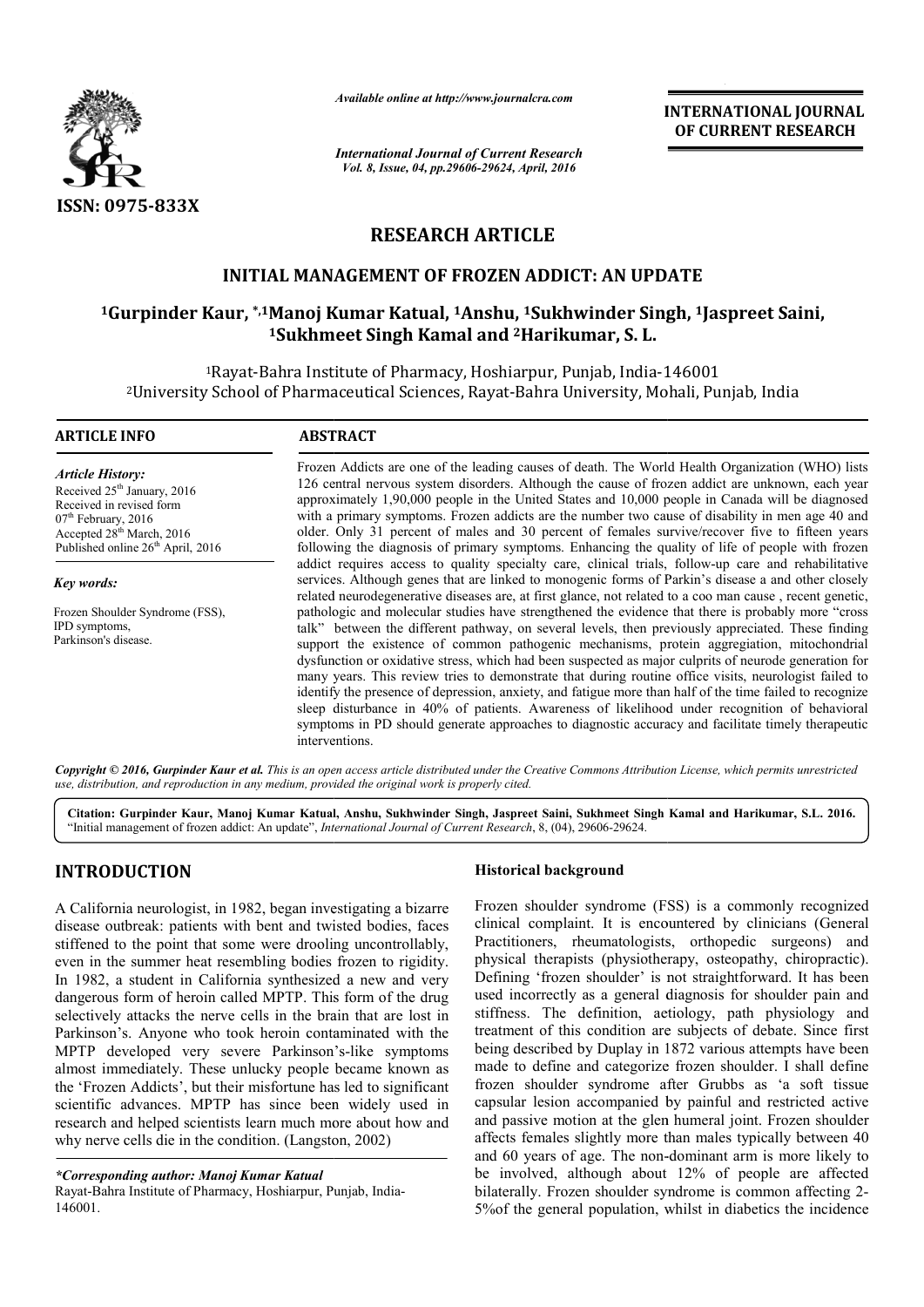is between 10-20%. Other factors such as depression, immunologic factors, posture and occupation have been implicated in the etiology. The natural history of this condition is well documented. Frozen shoulder passes through the three phases of freezing, frozen and thawing. The average duration of symptoms is 30 months. The freezing (painful) phase lasts between two and a half and eight months. Night pain is a common feature of this phase. This is followed by the frozen (stiff) phase, which lasts between four and 12 months. There still may be night pain but this usually diminishes as gleno humeral mobility decreases. Spontaneous recovery of mobility Simeon Neil-Asher Frozen Shoulder Syndrome Simeon Neil-Asher has commenced a randomized controlled clinical trial in the Cambridge area. The research is a randomized placebo controlled trial involving three treatment modalities: Osteopathy physiotherapy placebo. All patients have an initial consultation with a senior research physiotherapist who assesses them with various quantitative and qualitative tests (one and a half hours). Patients are then randomized to one of the three treatment options, six 45 minute treatments are performed on Thursdays over nine weeks and patients are evaluated after the third and sixth treatment. When the trial is complete the results should be published in the British Journal of Rheumatology. More patients need to be recruited for the trial. Treatments take place on Thursdays in the Cambridge area. (Reeves, 1975)

## *Etiology*

*Viral infections:* There is some evidence that viral infections may increase a person's risk of developing Parkinson's. In the 1920s there was an epidemic of encephalitis ('sleeping sickness') that may have been a viral infection. Many of the survivors went on to develop Parkinson's-like symptoms. Researchers think this may be due to inflammation in the brain. Inflammation is now a hot topic in Parkinson's research and we're funding several projects to see how inflammation may be involved and whether reducing inflammation in the brain could be a fruitful avenue for developing new treatments.

*Exposure to chemicals:* Some evidence also links exposure to certain types of chemicals to an increased risk of developing Parkinson's.

A study of men who'd been exposed to the chemical solvent TCE regularly in their work found they were more than six times more likely to develop Parkinson's compared to their twins without such exposures. But this was a small study and still needs to be confirmed in larger population. (De Lau and Breteler, 2006)

*Clinical Forum:* 22 December (thawing) follow over the next four to 12 months although full recovery is commonly protracted. After the thawing phase an objective restriction of mobility may often persist for several years. The most commonly affected movements are external rotation and abduction of the glen humeral joint. Patients commonly complain of sharp pain reaching for the back pocket, combing the hair, or doing up their bra. The arm does not swing when walking. At rest the arm is often held in adduction and internal rotation, and the scapula of the affected side is usually elevated, laterally rotated and abducted. Depending on the longevity of symptoms, the body may develop a compensatory mechanical adaptation Current treatment. There is no unanimous opinion regarding the proper method of treatment. A great number of therapeutic regimes have been advocated, but none have proved consistently successful. The first line of treatment is usually a course of oral analgesic drugs such as NSAIDs, with physical therapy. It is believed that physical therapy is of little or no use during the freezing or frozen phases, but may help speed up recovery during the thawing phase. The GP may initiate a course of hydrocortisone injections into the shoulder; these are rarely useful on their own. Patients may have more than a dozen physical therapy sessions during this time including ultrasound, mobilization and exercise regimens. Transcutaneous Electrical Nerve Stimulation (TENS) machines are also commonly used to alleviate night pain. The next stage is often referral for one of several more invasive treatment options. This includes manipulation under an aesthesia (MUA) followed by several months of intensive physical therapy, or if severe, more invasive surgery. The risks associated with MUA include fracture of the humorous, tendon rupture and brachial plexus injury. As recently as 1997 several clinical trials have shown that none of the above treatments gives consistently reproducible success. Osteopathy and Frozen Shoulder Osteopathic texts fail to illuminate the 'osteopathic pathology' and/or a treatment regimen for FSS. 'No generally accepted guidelines for the treatment exist.

Several texts offer a vague outline for treatment. They advise soft tissue treatment of the shoulder muscles combined with basic home exercise programmes and the 'correction' of 'lesions' in the thoracic spine, sternoclavicular and acromioclavicular joints. American texts go on to promote the use of local steroid injections or prophylactic Prednisolone in the early phase of the syndrome concluding 'the injection may give only temporary relief and may have to be repeated at regular intervals. Other texts seem to regurgitate and paraphrase orthopaedic books talking about treatment in the vaguest of terms. They are mainly descriptive, the preeminent advice being 'prevention is the best treatment. Older texts fail to mention FSS as an entity; they see it as the sequelae in breakdown of proper and free joint movements. Indeed AT Still felt that a large percentage of painful shoulders had the distal end of the clavicle pushed too far back. Texts on strain and counter strain offer only a few techniques and these are mainly for 'home managed pain relief. A survey of acupuncturists, chiropractors, doctors, osteopaths and physiotherapists attitudes to FSS12 was carried out in 1996. The conclusions were that there seems to be a great deal of ignorance about FSS. Osteopaths mainly view FSS as having a multi-factorial aetiology, requiring between 11-15 sessions of treatment for maximum benefit (preferably in the frozen phase). Osteopaths, chiropractors and physiotherapists had a similar approach to treatment.

## **Symptoms**

- Unilateral shoulder pain and stiffness
- Age  $40-70$
- 6 months plus symptom duration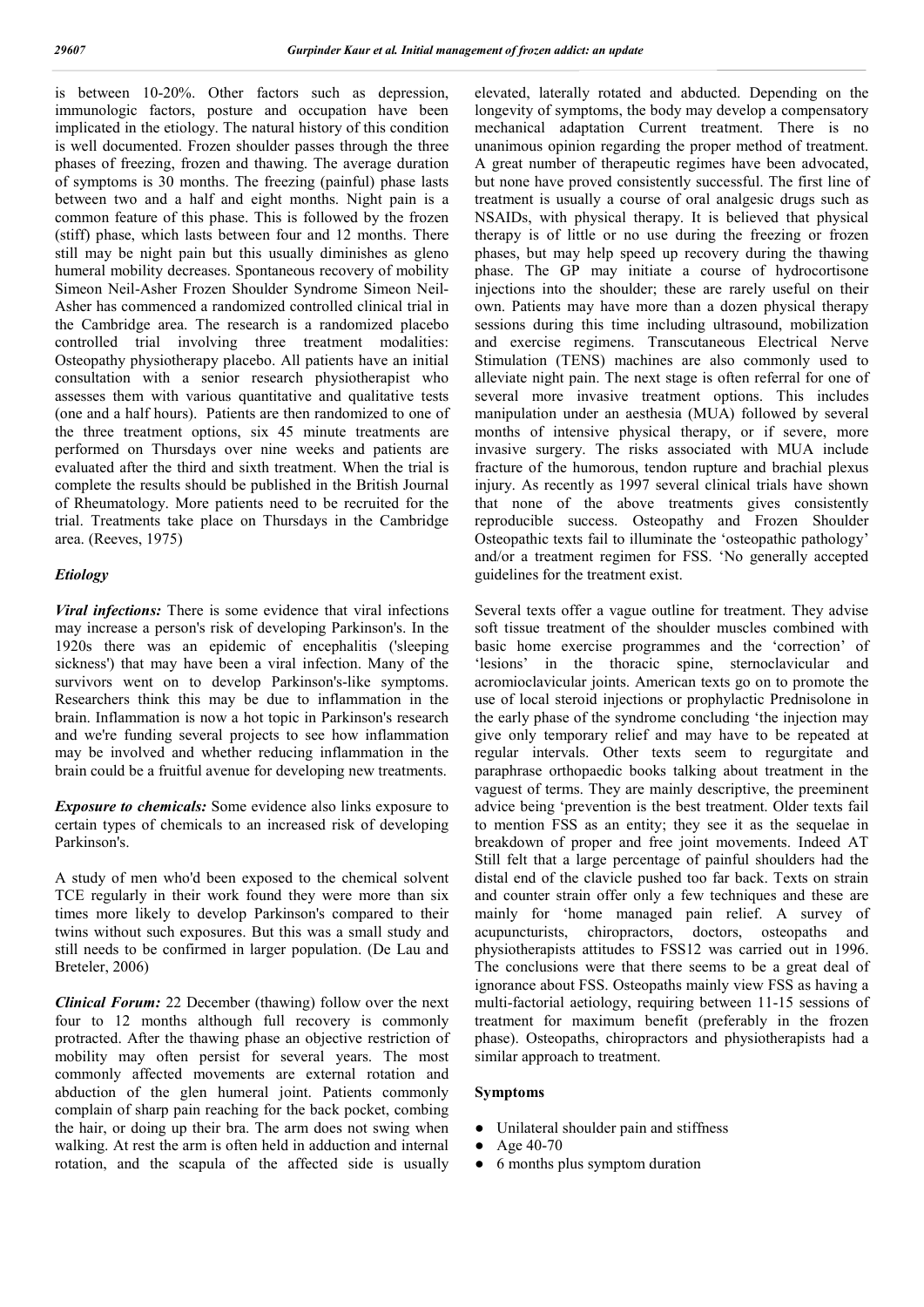- No underlying articular or soft tissue pathology
- No previous shoulder surgery.

Simeon Niel-Asher scanning a patient with the Toshiba ECCOCEE Ultrasound machine which was lent to him for the study.

### *The osteopathic approach was based on the following four elements*

- Stretching tight soft tissue structures
- Neuromuscular technique
- Articulation into the painful range (increasing Range Of Motion)
- Exercises for rehabilitation of wasted muscles Discussions with colleagues has yielded additional treatment approaches including:
- Addressing any associated 'osteopathic lesions'
- Treating the opposite side of the cervical spine
- Working on the postural compensations for FSS using muscle energy, active resisted and functional techniques
- Visceral techniques to the ligamentous structures of the abdominal viscera with their direct and indirect attachments to the diaphragm and shoulder girdle some practitioners claim success using cranio-sacral therapy.

Others hold that the shoulder tissues are manifesting emotional blockages often asking the patient 'what is frozen in your life.' Most authorities agree that a regime of physical therapy is beneficial for FSS. Unfortunately there is little or no unanimity in the diagnostic or therapeutic approaches to this painful and debilitating condition. From an extensive literature search neither medical orthodoxy nor osteopathy offer either of the above. 23 December '00/January '01 FSS could provide an excellent vehicle for extolling the virtues of a 'drug-free' osteopathic approach to treatment. It affords a homogenous research population. It has a well-documented natural history (unlike the notoriously 'labile' low back) and lends itself to both qualitative and quantitative research. (Grubbs, 1993)



**Fig. Human Brain parts effected by Parkinson 's disease (Mortiboys** *et al***., 2015)**

*Idiopathic Parkinson's disease (Pd)*: It is a progressive neurological condition which is characterized by motor (movement) and non-motor symptoms. Idiopathic Pd is characterized pathologically by the loss of dopamine producing neurons in the substantial nigra within the mid-brain. While this is not the only pathological feature of the condition it is evident in all cases at post mortem. Another major feature is the presence of Lewy bodies. These are concentric inclusion bodies which can be identified by using red dye called eosin. (Foundations for Osteopathic Medicine: 560: American Osteopathic Association: Williams and Wilkins 1995)

*Symptoms of Parkinson disease*: Rhythmic tremor often occurs at first in one hand, where it resembles the motion of rolling a pill between the thumb and forefinger. Muscle rigidity shows itself in the cogwheel phenomenon: pushing on an arm causes it to move in jerky increments instead of smoothly. Leaning forward or backward when upright reflects impairment of balance and coordination.



### **Fig. 2. Neurographic Image of Control &PD effected patient (Micheli and Cersosimo, 2007)**

Difficulty rising from a sitting position is a common sign of disordered control over movement. Some patients report feelings of weakness and of being restrained by ropes or other external forces. Shrinkage of handwriting is a symptom in some people. The samples show writing when patient's medicine was working (top) and when it was not (bottom). (Mortiboys *et al*., 2015)



**Fig. 3. Dopamine levels in a normal and a Parkinson's affected neuron. (Olanow** *et al***., 1996)**

*Drug causing frozen and Parkinson's syndrome : MPTP*: (1-methyl-4-phenyl-1,2,3,6-tetrahydropyridine) is a neurotoxin precursor to MPP+, which causes permanent symptoms of Parkinson's disease by destroying dopaminergic neurons in the substantia nigra of the brain. It has been used to study disease models in various animal studies. While MPTP itself has no psychoactive effects, the compound may be accidentally produced during the manufacture of MPPP, a synthetic opioid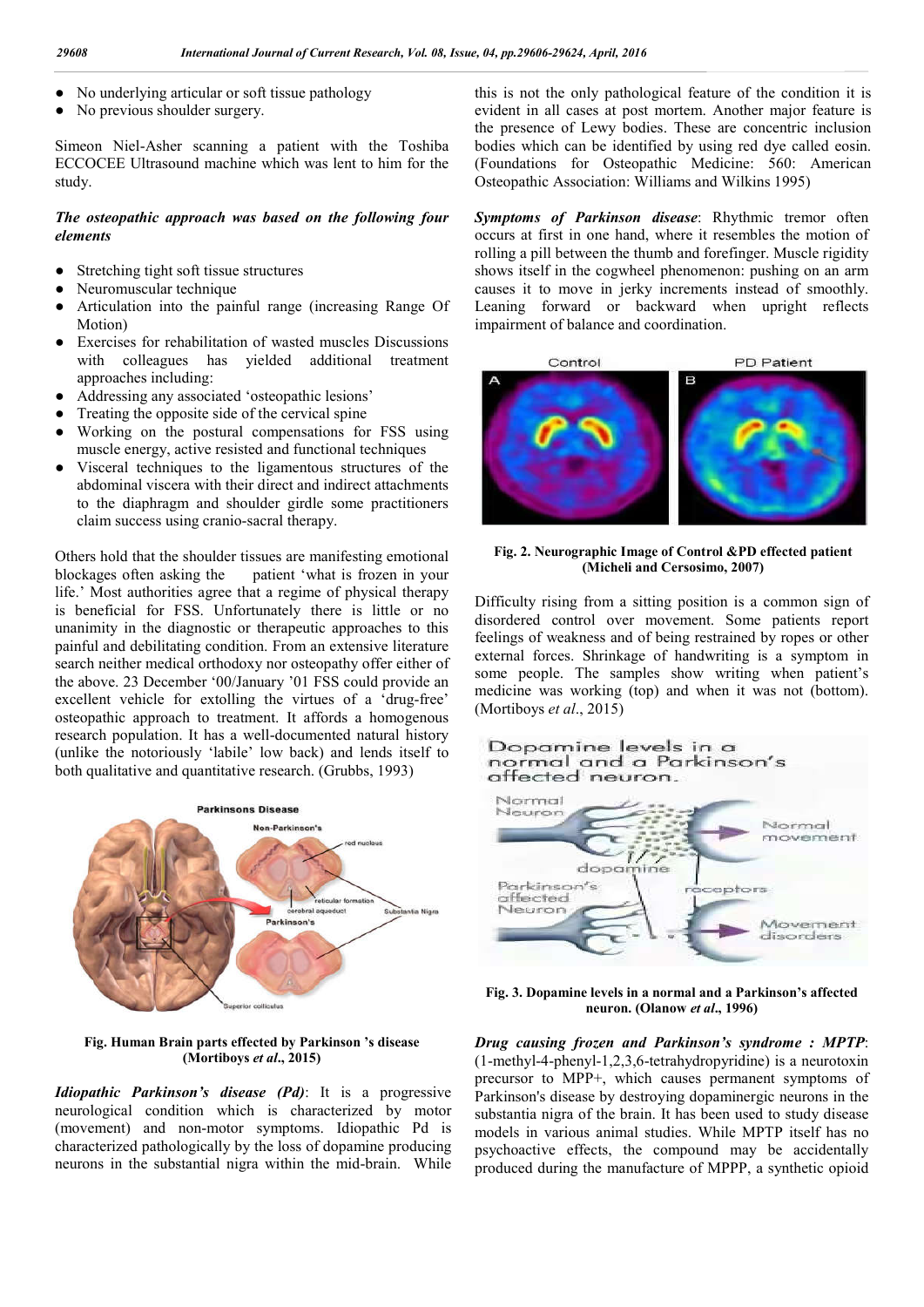drug with effects similar to those of morphine and pethidine (meperidine). (Langston, 2002)

*Mechanism of MPTP:* Induced Toxicosis after systemic administration, MPTP crosses the blood-brain barrier. It is converted to 1-methyl-4-phenyl-2,3- dihydropyridinium (MPDP+) by monoamine oxidase B (MAO-B, principally in astrocytes), then spontaneously oxidizes to 1-me- thyl-4 pyridinium (MPP+), its toxic form. The MPP+ acts as a substrate of the dopamine transporter (DAT) and is taken up by SNpc neurons, leading to inhibition of mitochondrial complex I, depletion of ATP, generation of reactive oxygen species, and death of dopaminergic neurons. Administration of MPTP to mice and nonhuman primates destroys dopaminergic neurons of the SNpc, the same neurons affected in patients with PD  $\mathbb{R}^1$ . Similar to PD, other catecholaminergic neurons, such as those in the ventral tegmental area (VTA) and locus coeruleus, are affected, but to a lesser degree. In addition, dopamine is depleted in the put amen and caudate nucleus, targets of the SNpc neurons. The preferential lesioning of either the put amen or caudate nucleus may depend on animal species and regimen of MPTP administration. Unlike PD, Lewy bodies have not been reported in MPTP-lesioned animals; however, eosinophilic inclusions (reminiscent of Lewy bodies) have been described in aged non- human primates.

The time course of MPTP-induced neuro degeneration is rapid and, therefore, represents a major divergence from the chronic progressive disease course typical of idiopathic PD. Interestingly, data from humans exposed to MPTP indicate that the toxic effects of MPTP may be more protracted than was initially believed  $R^2$ . Numerous factors, including species, strain, and age of the animal, contribute to the sensitivity to and toxic effects of MPTP. For example, the nonhuman primate is very sensitive to the toxic effects of MPTP. In particular, Old World monkeys are more sensitive than are New World monkeys. The mouse, cat, dog, and guinea pig are less sensitive, and the rat is the least sensitive. There are strain differences within species transgenic genes. They include bioavailability of MPTP and MPP+ through interactions with peripheral organs, especially detoxification enzymes found in the liver; ability of MPTP to cross the blood-brain barrier (especially conversion to MPP+ (which cannot cross) in the periphery); uptake of MPP+ via the dopamine transporter; storage and sequestering of MPP+ in vesicles; and interaction of MPP+ with mitochondrial enzymes. Age is another factor that influences the sensitivity of animals to the neurotoxicity effects of MPTP; older mice (and nonhuman primates), for example, are more sensitive to MPTP-lessoning metabolism. (Abeliovich *et al*., 2000)

### *Toxicity*

Injection of MPTP causes rapid onset of Parkinsonism, hence users of MPPP contaminated with MPTP will develop these symptoms. MPTP itself is not toxic, and as a lipophilic compound can cross the blood–brain barrier. Once inside the brain, MPTP is metabolized into the toxic cation 1-methyl-4 phenylpyridinium (MPP+) by the enzyme MAO-B of glial cells. MPP+ kills primarily dopamine-producing neurons in a part of the brain called the pars compact of the substantia nigra. MPP+ interferes with complex I of the electron transport chain, a component of mitochondrial metabolism, which leads to cell death and causes the buildup of free radicals, toxic molecules that contribute further to cell destruction. Because MPTP itself is not directly harmful, toxic effects of acute MPTP poisoning can be mitigated by the administration of monoamine oxidase inhibitors (MAOIs) such as selegiline. MAOIs prevent the metabolism of MPTP to MPP+ by inhibiting the action of MAO-B, minimizing toxicity and preventing neural death.MPP+ has quite selective abilities to cause neuronal death in dopaminergic cells, it is presumed through a high-affinity uptake process in nerve terminals normally used to reuptake dopamine after it has been released into the synaptic cleft. The dopamine transporter moves MPP+ inside the cell. The resulting gross depletion of dopaminergic neurons has severe implications on cortical control of complex movements. The direction of complex movement is based from the substantia nigra to the put amen and caudate nucleus, which then relay signals to the rest of the brain. This pathway is controlled via dopamine-using neurons, which MPTP selectively destroys, resulting over time in parkinsonism. MPTP causes Parkinsonism in primates including humans. Rodents are much less susceptible. Rats are almost immune to the adverse effects of MPTP. Mice were thought to only suffer from cell death in the substantia nigra (to differing degree according to the strain of mice used) but do not show Parkinson an symptoms, however most of the recent studies indicate that MPTP can result in Parkinsonism-like syndromes in mice (especially chronic syndromes).

*Synthesis:* MPTP was first synthesized as an analgesic in 1947 by Ziering *et al*. by reaction of phenyl magnesium bromide with 1-methyl-4-piperidinone. It was tested as a treatment for various conditions, but the tests were halted when Parkinsonlike symptoms were noticed in monkeys. In one test of the substance, two of six human subjects died. (Langston, 2002)

# *Administration of MPTP*

- A. Animals must be chemically or physically restrained prior to starting the procedure.
- B. Administration of MPTP to rodents must be conducted in a certified chemical fume hood or at a certified down draft table. Both the personnel administering the MPTP and those in the immediate vicinity of the procedure must wear appropriate PPE.
- C. All work surfaces, except the down-draft table, must be covered with absorbent, plastic-backed, disposable bench paper.
- D. Use only needle-locking syringes or disposable syringeneedle units (i.e., needle is integral to the syringe). Used disposable needles must not be bent, sheared, broken, recapped, removed from disposable syringes, or otherwise manipulated before disposal. After the completion of each injection, immediately place the syringe-needle unit in a sharps disposal container. The sharps disposal container shall be disposed of in an MPW box at the end of each day*.*

#### **Advantages of MPTP: MPTP model: Mouse**>

- Inexpensive, small, easy to handle
- Genetically identical strains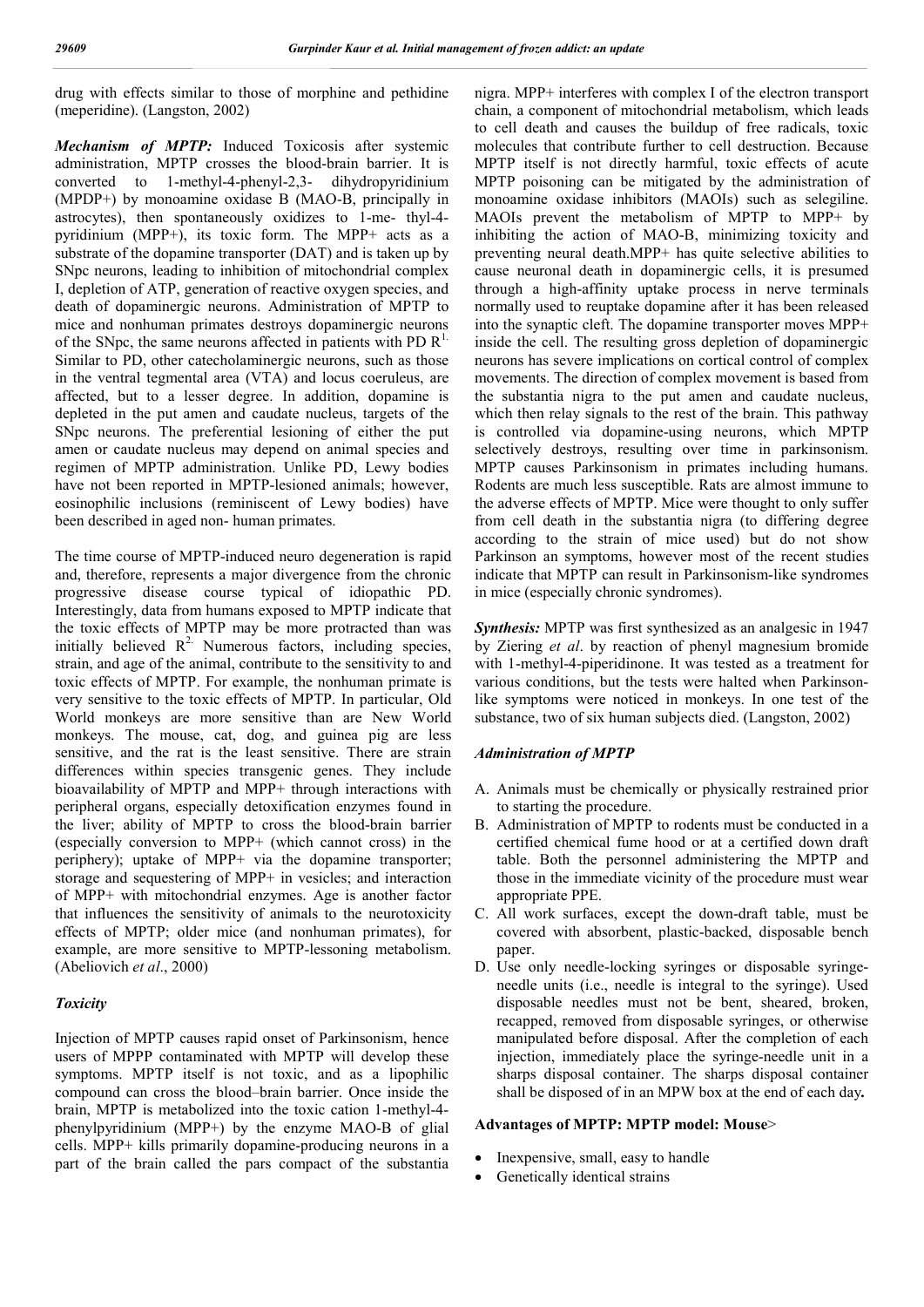Animal of different ages and sensitivity available

#### **Mild acute lesion**

- High degree of animal survival
- Mild cell loss
- Mild dopamine depletion

### **Chronic Lesions**

- High survival
- Progressive cell death

## **Nonhuman Primates**

- Neuroanatomy resembles human
- Motor behavioral features similar to human

#### **Disadvantages: Mouse**

- Neuroanatomical difference compared with primates
- Motor behavioral features different from primates
- Variability in stain susceptibility. (Langston, 2002)

#### **Mild acute lesions**

- Variability in degree of lessoning
- Lesions may be too mild foe some studies Robust recovery

#### **Chronis Lesions**

- Requires consistent lessoning administration for reproducibility
- Long lessoning period

#### **Nonhuman Primates**

- Expensive
- Experiments have small number
- Out bred with variability in motor behavior deficits

#### **Drugs for a treatment**

*Pramipexole:* Pramipexole has been well studied as monotherapy in patients with early-stage PD, and as an adjunct to levodopa therapy in advanced stage disease. These trials were multicenter, placebo-controlled, parallel-group studies, and the primary out-come measures included improvement in ADLs (part II) and motor function scores (part III) as measured by the Uni ed Parkinson Disease Rating Scale (UPDRS). Each evaluation on the UPDRS is rated on a scale of 0 (normal) to 4 (canbarely perform). Lower scores on the UPDRS after treatment indicate an improvement in overall performance. The evidence for (mg/day) and then followed patients for a 6 month maintenance phase. The mean pramipexole maintenance dosage was 3.8mg/day. Those treated with pramipexole experienced signi cant improvements in both the ADL scores  $(22\%-29\%)$  and motor scores  $(25\%-31\%)$ , whereas there were no signi cant changes in the placebo group (p <0.0001). Against levodopa as initial therapy, pramipexole

appears to delay the onset of dyskinesias. In a randomized, controlled trial evaluating the development of motor complications with the two therapies, 301 untreated patients with early PD were randomly assigned to receive either pramipexole 0.5mg three times daily or carbidopa/levodopa 25/100 mg three times daily.23 Doses could be escalated during the rst 10 weeks of the study, after which open-label levodopa was permitted if necessary. The primary end point was the time to the rst occurrence of wearing off, dyskinesias, or on-off motor uctuations. After a mean follow-up of 24 months, patients in the pramipexole group were receiving a mean daily dose of 2.78 mg pramipexole and 264 mg of supplemental levodopa, whereas patients in the levodopa group were receiving a mean total of 509 mg/day levodopa. Fewer pramipexole treated patients reached the primary end point (28% vs. 51%;  $p \le 0.001$ ) than the patients initially randomly assigned to levodopa therapy. Dyskinesias were noted in only 10% of pramipexole-treated patients compared with 31% of levodopa-treated patients ( $p \le 0.001$ ), and fewer patients experienced wearing-off effects with pramipexole (24% vs. 38%; p= 0.01). Long-term follow-up of this cohort (mean=6.0years) has revealed a persistently lower rate of dopaminergic motor complications in the pramipexole treated patients compared with those receiving levodopa (50.0%vs.68.4%, respectively; p=0.002). (Fritz *et al*., 1985)

*Ropinirole*: Ropinirole is a synthetic nonergoline dopamine agonist with selectivity for D2 receptors; as with pramipexole, however, it has no signi cant affinity for D1 receptors. Although the drug is pharmacologically similar to pramipexole, it has some distinct pharmacy kinetic properties. Unlike pramipexole, which is primarily eliminated by renal excretion, ropinirole is metabolized by the cytochrome P-450 (primarily CYP1A2) oxidative pathway and undergoes signi cant rstpass hepatic metabolism. Similar to pramipexole, ropinirole approved for use as monotherapy in early-stage idiopathic PD and adjunct to levodopa therapy in patients with advancedstage disease. Ropinirole has not been directly compared with pramipexole in a randomized, double-blind trial, but it appears to have comparable efficacy as inferred from indirect comparison. In several randomized, double-blind, multicenter, parallel group studies comparing it with placebo, bromocriptine, or levodopa, 6 months of monotherapy with ropinirole in patients with early PD signi cantly improves UPDRS motor scores (approximately 20%–30%) compared with baseline values. In a long-term study, patients treated initially with ropinirole were less likely to experience dyskinesias compared with those treated initially with levodopa. At the end of 5 years, the mean daily dose of ropinirole was 16.5 mg plus 427 mg of open-label levodopa, compared with a mean daily dose of 753 mg of levodopa for the levodopa group. Of patients in the ropinirole group, 66% required open-label levodopa supplementation compared with 36% in the levodopa group. Dyskinesias developed in 20% of the ropinirole-treated patients compared with 45% of the levodopa- treated patients (hazard ratio for remaining free of dyskinesia in the ropinirole group, compared with the levodopa group,  $2.82$ ;  $p \le 0.001$ ). For ropinirole-treated patients who were able to remain on monotherapy without open-label levodopa supple- mutation, only 5% experienced dyskinesia, compared with 36% of those receiving levodopa monotherapy.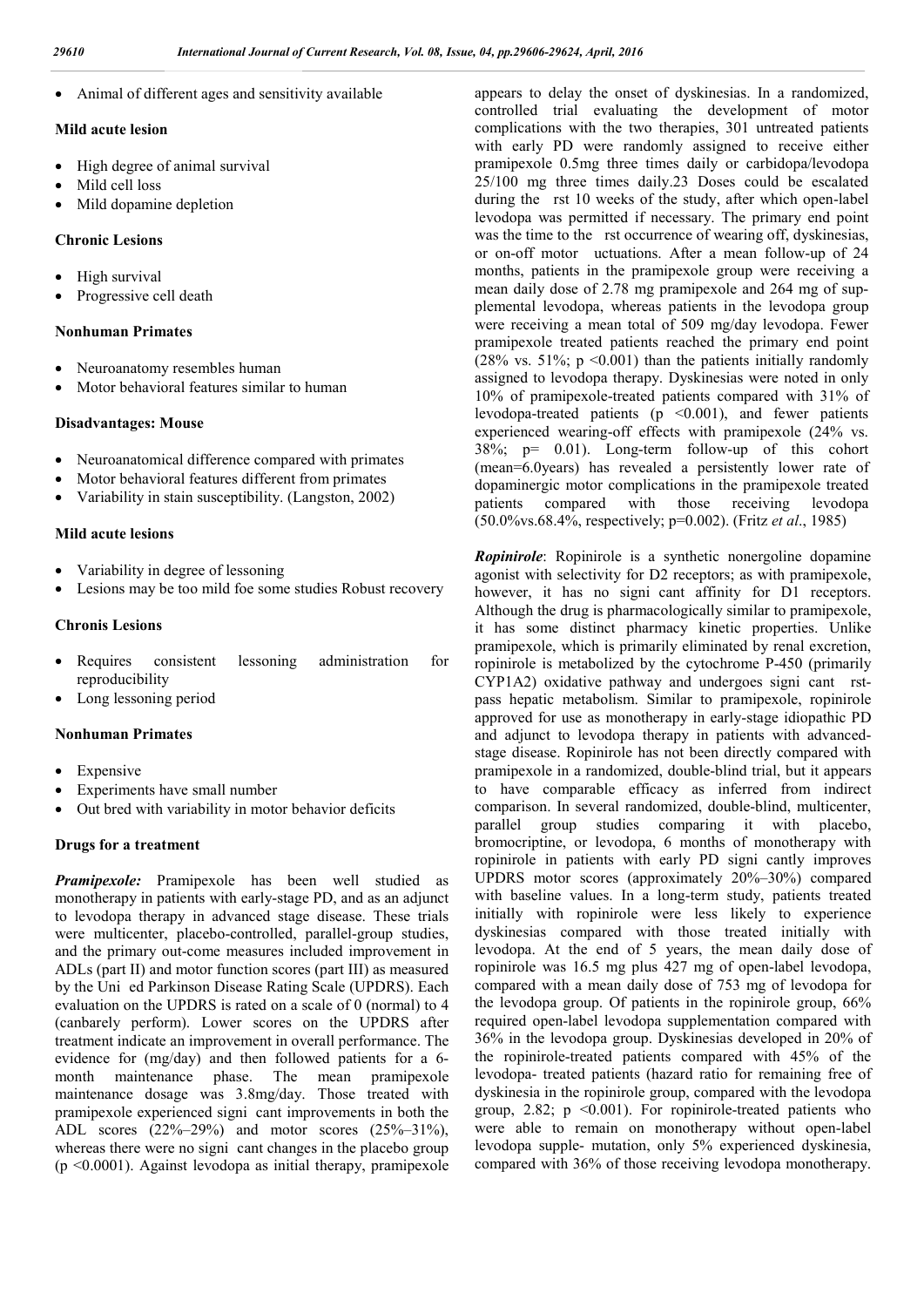The lower incidence of dyskinesia in ropinirole-treated patients was shown to persist in long-term open-label follow-up of this study cohort. (Nutt and Wooten, 2005)

*Adverse effects:* Because pramipexole and ropinirole are both approved for use as monotherapy in early-stage disease and as adjunctive therapy in advanced-stage disease. The adverse events of these agents have been evaluated as a function of disease stage. In studies of patients with early-stage disease, the most common adverse effects were nausea dizziness, somnolence, insomnia (∼17%), constipation (∼14%), asthenia (∼14%), hallucinations (∼9%), and leg edema (∼5%).Nausea, with or without vomiting, can be a signi cant problem, particularly with higher doses. Administering these drugs with food may partially all eviatet his problem. With continued use, many patients exhibit tolerance to the gastrointestinal side effects. Central nervous system side effects were the most common reason for discontinuation of these agents. Older patients are particularly more likely to experience hallucinations and other central nervous system adverse effects with dopamine agonists. The incidence of orthostatic hypotension was relatively low (1%–9%) and may impart re ect the exclusion of patients with underlying cardiovascular disease in several of the studies. (Morley and Hurtig, 2010)

# *Selegiline*

Selegiline hydrochloride is a levorotatory acetylenic derivative of phenethylamine. It is commonly referred to in the clinical and pharmacological literature as l- deprenyl. The chemical name is: (R)-(-)-*N*, α-Dimethyl-*N-2*-propynylphenethylamine hydrochloride. It is a white to near white crystalline powder, freely soluble in water, chloroform, and methanol, and has a molecular weight of 223.75. The molecular formula is C13H17N.HCI. Each capsule, for oral administration contains 5 mg of Selegiline hydrochloride. In addition, each capsule contains the following inactive ingredients: Anhydrous Lactose NF, Citric Acid Anhydrous USP, Microcrystalline Cellulose NF PH102, Stearic Acid NF and Talc USP. The capsule shell contains Gelatin NF, FD & C Blue #1 and Titanium Dioxide. The capsule logo ink Black SW-9008/SW-9009 contains the following inactive ingredients: Ammonium Hydroxide; Black Iron Oxide, Bacteria Controlled EEC No. 172; n-Butyl NF; Ethyl Alcohol, Anhydrous, 200 Proof; Isopropyl Alcohol USP; Potassium Hydroxide NF; Propylene Glycol USP; Purified Water USP and Shellac NF.

#### **Selegiline - Clinical Pharmacology**

The mechanisms accounting for Selegiline's beneficial adjunctive action in the treatment of Parkinson's disease are not fully understood. Inhibition of monoamine oxidase, type B, activity is generally considered to be of primary importance; in addition, there is evidence that Selegiline may act through other mechanisms to increase dopaminergic activity. Selegiline is best known as an irreversible inhibitor of monoamine oxidase (MAO), an intracellular enzyme associated with the outer membrane of mitochondria. Selegiline inhibits MAO by acting as a 'suicide' substrate for the enzyme; that is, it is converted by MAO to an active moiety which combines irreversibly with the active site and/or the enzyme's essential FAD cofactor. Because Selegiline has greater affinity for type B rather than for type A

active sites, it can serve as a selective inhibitor of MAO type B if it is administered at the recommended dose. MAOs are widely distributed throughout the body; their concentration is especially high in liver, kidney, stomach, intestinal wall, and brain. MAOs are currently sub classified into two types, A and B, which differ in their substrate specificity and tissue distribution. In humans, intestinal MAO is predominantly type A, while most of that in brain is type B. In CNS neurons, MAO plays an important role in the catabolism of catecholamine's (dopamine, nor epinephrine and epinephrine) and serotonin. MAOs are also important in the catabolism of various exogenous amines found in a variety of foods and drugs. MAO in the GI tract and liver (primarily type A), for example, is thought to provide vital protection from exogenous amines (e.g., tyramine) that have the capacity, if absorbed intact, to cause a 'hypertensive crisis,' the so-called 'cheese reaction.' (If large amounts of certain exogenous amines gain access to the systemic circulation e.g., from fermented cheese, red wine, herring, over-the-counter cough/cold medications, etc. they are taken up by adrenergic neurons and displace nor epinephrine from storage sites within membrane bound vesicles. Neither subsequent release of the displaced nor epinephrine causes the rise in systemic blood pressure, etc.) In theory, since MAO A of the gut is not inhibited, patients treated with Selegiline at a dose of 10 mg a day should be able to take medications containing pharmacologically active amines and consume tyramine-containing foods without risk of uncontrolled hypertension. Although rare, a few reports of hypertensive reactions have occurred in patients receiving Selegiline at the recommended dose, with tyramine-containing foods. In addition, one case of hypertensive crisis has been reported in a patient taking the recommended dose of Selegiline and a sympathomimetic medication, ephedrine. The path physiology of the 'cheese reaction' is complicated and, in addition to its ability to inhibit MAO B selectively, Selegiline's relative freedom from this reaction has been attributed to an ability to prevent tyramine and neither other indirect acting sympathomimetics from displacing nor epinephrine from adrenergic neurons. However, until the path physiology of the 'cheese reaction' is more completely understood, it seems prudent to assume that Selegiline can ordinarily only be used safely without dietary restrictions at doses where it presumably selectively inhibits MAO B (e.g., 10 mg/day). (Miyasaki J Metal, 2006)

*Levodopa:* Dopamine itself does not cross the blood–brain barrier. Levodopa, a dopamine precursor with no known pharmacologic action of its own, crosses the blood–brain barrier, where it is converted by aromatic amino acid (dopa) decarboxylase to dopamine. For patients with advancing PD, levodopa has been a mainstay of treatment since the 1960s. nearly all patients will eventually require treatment with the drug, regardless of the initial therapy. Although it is the most effective therapy for treating the rigidity and Brady kinesis of PD, as with other dopaminergic agents, levodopa does not effectively improve postural instability, or reduce dementia, autonomic dysfunction, or freezing, an extreme type of a kinesis that often occurs in advanced-stage disease. The question of when to begin levodopa in the treatment of PD has been historically debated. With long-term use, the efficacy of levodopa decreases (as measured by the total on time), and the development of motor uctuations and dyskinesias occurs.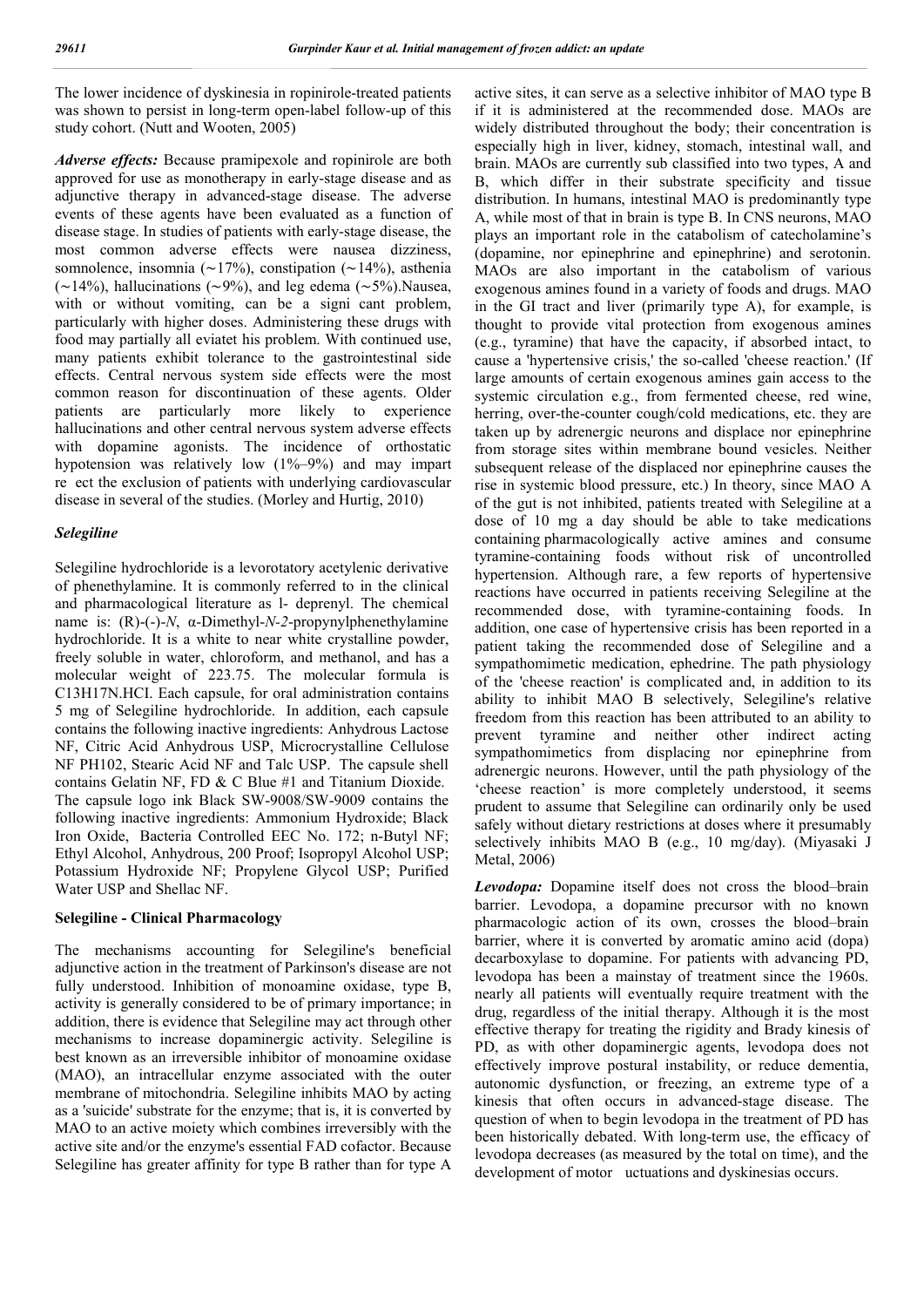| S.No. | Class                     | Example Of drugs      | Manufacturing Company                            | Use                          | <b>Adverse Effects</b>                                                                       |
|-------|---------------------------|-----------------------|--------------------------------------------------|------------------------------|----------------------------------------------------------------------------------------------|
| 1.    | Dopaminergic<br>agonist   | Pramipexole           | Cipla                                            | Parkinson's Disease<br>(PD)  | Nausea, dizziness,<br>Hallucination, postural<br>Hypotension                                 |
|       | Dopaminergic<br>precursor | Levodopa              | Taj Pharmaceuticals                              | PD                           | Nausea, vomiting.<br>cardiac<br>Postural<br>hypotension.<br>Arrhythmias, behavioural Effects |
| 3.    | MAO-B<br>Inhibitors       | Selegline, Rasagiline | Taj Pharmaceutical                               | PD.                          | Postural<br>hypotension,<br>Nausea<br>Confusion, psychosis.                                  |
| 4.    | Dopaminergic<br>agonist   | <b>Bromocriptine</b>  | Taj<br>Pharmaceuticals                           | Hyper-prolactinemia,<br>PD.  | Nasal-stuffiness.<br>hypotension.<br>Hallucination, vomitting                                |
| 5.    | Dopaminergic<br>agonist   | Ropinirole            | Dr.Reddys Labortatory and<br>Sun Pharmaceuticals | PD, Restless leg<br>Syndrome | Nausea, dizziness,<br>Hallucination, postural<br>Hypotension                                 |

#### **Marketed formulations available for Parkinson's disease**

These observations led to the belief that chronic levodopa therapy may actually accelerate the neurodegenerative process through formation of free radicals generated by dopamine metabolism. The Earlier versus Later Levodopa Therapy in Parkinson's Disease (ELLDOPA) study was designed to determine whether long-term use of levodopa accelerates neurode- generation and paradoxically worsens PD. The investigators of this study randomly assigned 361 patients with early PD to either carbidopa/levodopa37.5/150mg/day, 75/300mg/day, or 150/600 mg/day or placebo for 40 weeks followed by a 2-week withdrawal of treatment. After 42 weeks, the severity of symptoms as measured by changes in the total UPDRS increased more in the place group thaninal of the groups receiving levodopa. The ndings of this study provide assurance that levodopa use does not result in accelerated progression of the disease based on clinical evaluations. The optimal time to initiate levodopa therapy must be individualized .In untreated individuals, there is little reason to start levodopa until the patient reports worsening of function (socially, vocationally, or otherwise). Although the dose of pramipexole could be increased, he may experience more daytime somnolence; thus, levodopa should be added to his regimen.

## *Levodopa: Advantages and Disadvantages*

Although levodopa is the most effective agent for PD, it is associated with many undesirable side effects, such as nausea, vomiting, and anorexia (50% of patients); postural hypotension (30% of patients); and cardiac arrhythmias (10% of patients). In addition, mental disturbances are encountered in15% of patients, and abnormal involuntary movements (dyskinesias) can be seen in up to 55% of patients during the rst 6 months of levodopa treatment. Because signi cant amounts of levodopa are peripherally (extra cerebrally) metabolized to dopamine by the enzyme aromatic amino acid (dopa) decarboxylase, extremely high doses are necessary if administered alone. For this reason, levodopa is always co administered with a dopa decarboxylase inhibitor. By combining levodopa with a dopa decarboxylase inhibitor that does not penetrate the blood–brain barrier, a decrease in the peripheral conversion of levodopa to dopamine can be achieved, while the desired conversion within the basal ganglia remains unaffected The two peripheral decarboxylase inhibitors in clinical use are benserazide (unavailable in the United States) and carbidopa. A xed combination of carbidopa and

levodopa is available in ratios of 1:4 (carbidopa/levodopa 25/100) and 1:10 (carbidopa/levodopa 10/100 and 25/250). A controlled-release product is available in a ratio of 25/100 and 50/200. In addition, carbidopa/levodopa is also available as an orally disintegrating tablet. Combining carbidopa with levodopa enhances the amount of dopamine available to the brain and thereby allows the dose of levodopa to be decreased by 80%. This combination also shortens the time needed to achieve optimal effects by several weeks, because carbidopa substantially decreases the often dose- limiting levodopainduced nausea and vomiting. Although more commonly encountered with dopamine agonists, psychiatric side effects are also associated with levodopa therapy, and include confusion, depression, restlessness and over- activity, psychosis, hypomania, and vivid dreams. Those with underlying or preexisting psychiatric disorder and those receiving high dose of levodopa for prolong period sareat greatest risk. Concurrent anticholinergics or amantadine therapy can exacerbate these symptoms. (Morley and Hurtig, 2010)

#### **Objective of the study**

The main objective of the present review work is given as follows:

- The main objective is to gain all the background information about the frozen addict, their etiology, symptoms, pathology, epidermology & feasible treatment for the same.
- To know the novel techniques and advancements available in the field of drug delivery system.
- To know the unwanted effects/ADR of the drugs used for treatment.
- To check the combination therapy of drugs (if any available) for the best possible results.

# **LITERATURE REVIEW**

Zesiewicz *et al.* reported that, Non-motor symptoms (sleep dysfunction, sensory symptoms, autonomic dysfunction, mood disorders, and cognitive abnormalities) in Parkinson disease (PD) are a major cause of morbidity, yet are often under recognized. This evidence-based practice parameter evaluates treatment options for the non motor symptoms of PD. Articles pertaining to cognitive and mood dysfunction in PD, as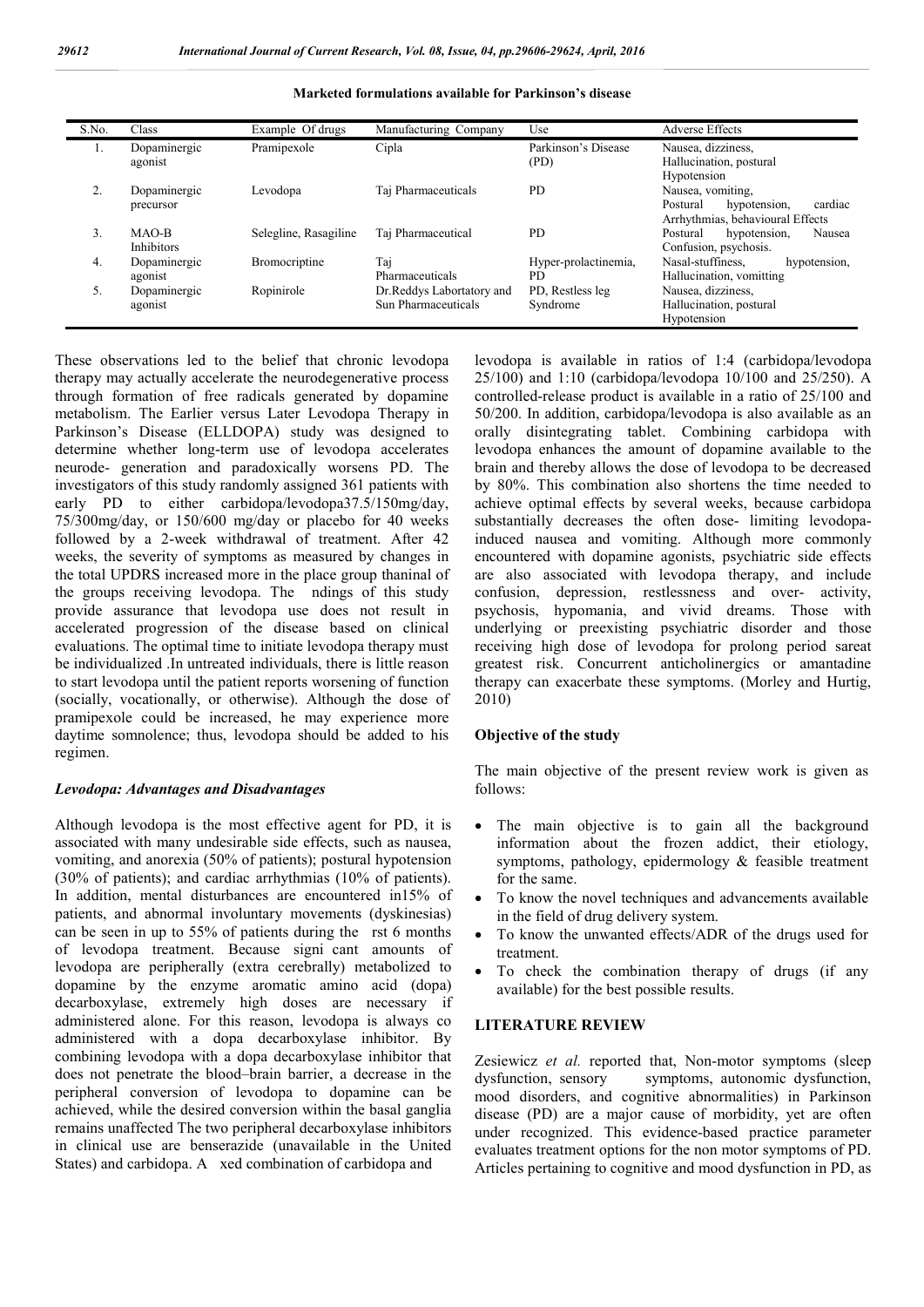well as treatment of sialorrhea with botulinum toxin, were previously reviewed as part of American Academy of Neurology practice parameters and were not included here. Methods: A literature search of MEDLINE, EMBASE, and Science Citation Index was performed to identify clinical trials in patients with non-motor symptoms of PD published between1966 and August 2008. Articles were classified according to a 4 tiered level of evidence scheme and recommendations were based on the level of evidence. Results and Recommendations: Sildenafil citrate (50mg) may be considered to treat erectile dysfunction in patients with Parkinson disease (PD) (Level C). Macrogol (polyethylene glycol) may be considered to treat constipation in patients with PD (Level C). The use of levodopa/carbidopa probably decreases the frequency of spontaneous night time leg movements, and should be considered to treat periodic limb movements of sleep in patients with PD (Level B). There is insufficient evidence to support or refute specific treatments for urinary in continence, orthostatic hypotension, and anxiety (Level U). Future research should include concerted and interdisciplinary efforts toward finding treatments for nonmotor symptoms of PD. (Zesiewicz *et al.,* 2009)

**Murat Emr** *et al.* reported that Cholinergic deficits are prominent in patients who have dementia associated with Parkinson's disease. We investigated the effects of the dual cholinesterase inhibitor rivastigmine in such patients. Methods Patients in whom mild-to-moderate dementia developed at least 2 years after they received a clinical diagnosis of Parkinson's disease were randomly assigned to receive placebo or 3 to 12 mg of rivastigmine per day for 24 weeks. Primary efficacy variables were the scores for the cognitive subscale of the Alzheimer's Disease Assessment Scale (ADAS-cog) and Alzheimer's Disease Cooperative Study–Clinician's Global Impression of Change (ADCS-CGIC). Secondary clinical outcomes were the scores for the Alzheimer's Disease Cooperative Study Activities of Daily Living, the 10 item Neuropsychiatric Inventory, the Mini Mental State Examination, Cognitive Drug Research power of attention tests, the Verbal Fluency test, and the Ten Point Clock Drawing test. results A total of 541 patients were enrolled, and 410 completed the study. The outcomes were better among patients treated with rivastigmine than among those who received placebo; however, the differences between these two groups were moderate and similar to those reported in trials of rivastigmine for Alzheimer's disease. Rivastigmine treated patients had a mean improvement of 2.1 points in the score for the 70 point ADAS cog, from a baseline score of 23.8, as compared with a 0.7-point worsening in the placebo group, from a baseline score of 24.3 (P<0.001). Clinically meaningful improvements in the scores for the ADCS CGIC were observed in 19.8 percent of patients in the rivastigmine group and 14.5 percent of those in the placebo group, and clinically meaningful worsening was observed in 13.0 percent and 23.1 percent, respectively (mean score at 24 weeks, 3.8 and 4.3, respectively; P=0.007). Significantly better outcomes were seen with rivastigmine with respect to all secondary efficacy variables. The most frequent adverse events were nausea (affecting 29.0 percent of patients in the rivastigmine group and 11.2 percent of those in the placebo group, P<0.001), vomiting (16.6 and 1.7 per- cent, P<0.001), and tremor (10.2 and 3.9 percent, P=0.01).

conclusions In this placebo controlled study, rivastigmine was associated with moderate improvements in dementia associated with Parkinson's disease but also with higher rates of nausea, vomiting, and tremor. (Murat Emre *et al*., 2008)

**Suchowerksy** *et al.* reported that to define key issues in the diagnosis of Parkinson disease (PD), to define features influencing progression, and to make evidence based recommendations. Which clinical features and diagnostic modalities distinguish PD from other parkinsonian syndromes? (2) Which clinical features predict rate of disease progression? Methods: Systematic review of the literature was completed. Articles were classified according to a four-tiered level of evidence scheme. Recommendations were based on the evidence.

# **RESULTS AND CONCLUSION**

- 1. Early falls, poor response to levodopa, symmetry of motor manifestations, lack of tremor, and early autonomic dysfunction are probably useful in distinguishing other parkinsonian syndromes from Parkinson disease (PD).
- 2. Levodopa or apomorphine challenge and olfactory testing are probably useful in distinguishing PD from other parkinsonian syndromes.
- 3. Predictive factors for more rapid motor progression, nursing home placement, and shorter survival time include older age at onset of PD, associated comorbidities, presentation with rigidity and bradykinesia, and decreased dopamine responsiveness. Future research into methods for earlier and more accurate diagnosis of the disease and identification and clarification of predictive factors of rapid disease progression is warranted. (Suchowerksy *et al.,*  2006)

Pahwa *et al.* repoted that to make evidence-based treatment recommendations for the medical and surgical treatment of patients with Parkinson disease (PD) with levodopa induced motor fluctuations and dyskinesia. To that end, five questions were addressed.

- 1. Which medications reduce off time?
- 2. What is the relative efficacy of medications in reducing off time?
- 3. Which medications reduce dyskinesia?
- 4. Does deep brain stimulation (DBS) of the subthalamic nucleus (STN), globus pallidus interna (GPi), or ventral intermediate (VIM) nucleus of the thalamus reduce off time, dyskinesia, and antiparkinsonian medication usage and improve motor function?
- 5. Which factors predict improvement after DBS? Methods: A 10 member committee including movement disorder specialists and general neurologists evaluated the available evidence based on a structured literature review including MEDLINE, EMBASE, and Ovid databases from 1965 through June 2004.
- 1. Entacapone and rasagiline should be offered to reduce off time (Level A). Pergolide, pramipexole, ropinirole, and tolcapone should be considered to reduce off time (Level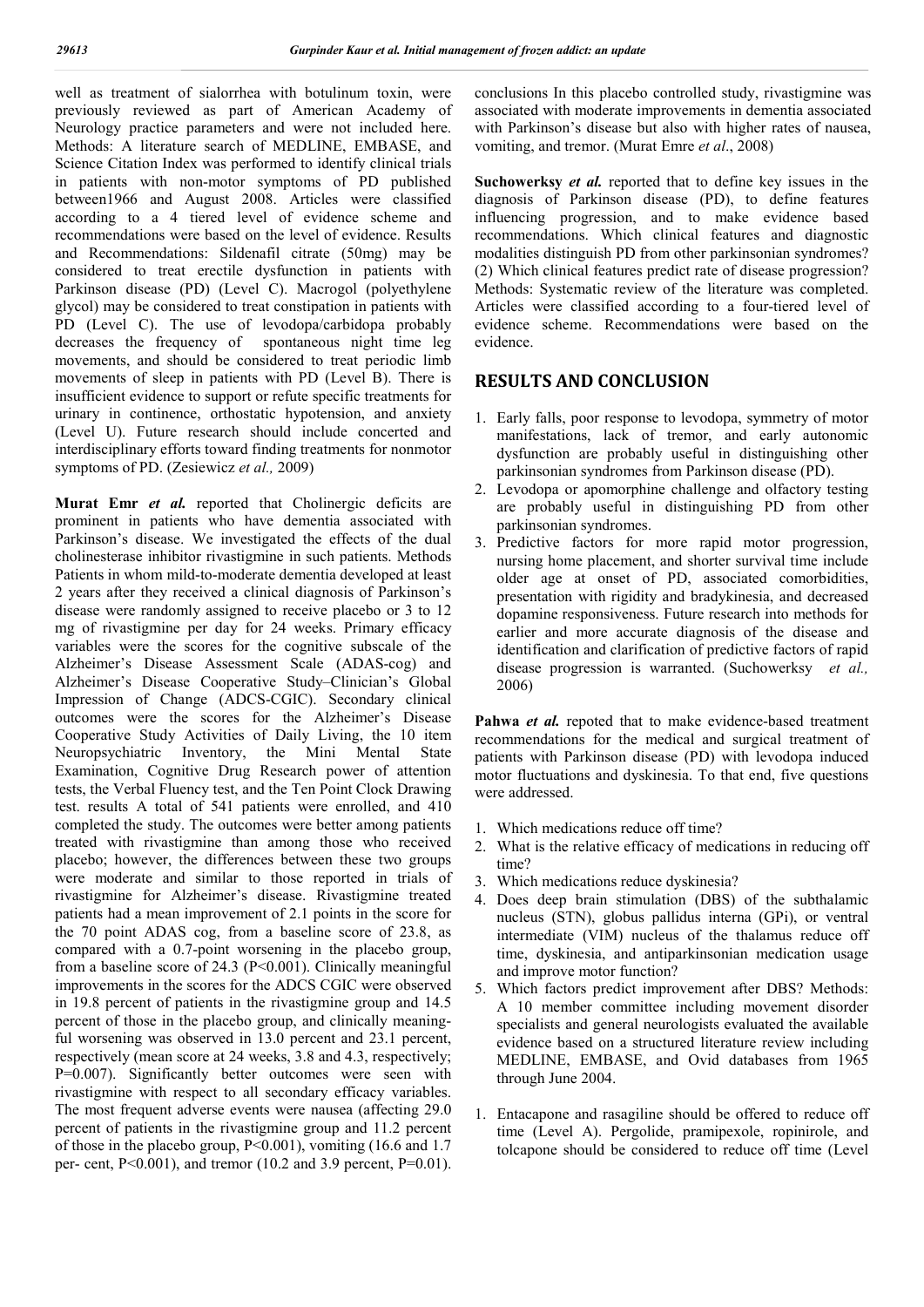B). Apomorphine, cabergoline, and selegiline may be considered to reduce off time (Level C).

- 2. The available evidence does not establish superiority of one medicine over another in reducing off time (Level B). Sustained release carbidopa/levodopa and bromocriptine may be disregarded to reduce off time (Level C).
- 3. Amantadine may be considered to reduce dyskinesia (Level C).
- 4. Deep brain stimulation of the STN may be considered to improve motor function and reduce off time, dyskinesia, and medication usage (Level C). There is insufficient evidence to support or refute the efficacy of DBS of the GPi or VIM nucleus of the thalamus in reducing off time, dyskinesia, or medication usage, or to improve motor function.
- 5. Preoperative response to levodopa predicts better outcome after DBS. (Pahwa *et al*., 2006)

**Jennifer S.A.M Reijnders** *et al.* reported that Prevalence rates of depressive disorders in Parkinson's disease (PD) vary widely across studies, ranging from 2.7% to more than 90%. The aim of this systematic review was to calculate average prevalences of depressive disorders taking into account the different settings and different diagnostic approaches of studies. Using Medline on Pubmed, a systematic literature search was carried out for studies of depression in Parkinson's disease. A total of 104 articles were included and assessed for quality; 51 articles ful lled the quality criteria. Multiple publications from the same database were not included in the meta-analysis. In the remaining 36 articles, the weighted prevalence of major depressive disorder was 17% of PD patients, that of minor depression 22% and dysthymia 13%. Clinically signi cant depressive symptoms, irrespective of the presence of a DSM de ned depressive disorder, were present in 35%. In studies using a (semi) structured interview to establish DSM criteria, the reported prevalence of major depressive disorder was 19%, while in studies using DSM criteria without a structured interview, the reported prevalence of major depressive disorder was 7%. Population studies report lower prevalence rates for both major depressive disorder and the clinically signi cant depressive symptoms than studies in other settings. This systematic review suggests that the average prevalence of major depressive disorder in PD is substantial, but lower than generally assumed. © 2007 Movement Disorder Society Key words: Parkinson's disease; depressive disorder; dysthymia; prevalence; systematic review. (Jennifer *et al*., 2007)

**Cindy B. Levine** *et al.* reported that Parkinson's Disease (PD) is estimated to affect over 1 percent of the population over age 65. The objective of this systematic review is to assess the quantity and quality of published evidence regarding diagnosis and treatment of patients with PD. English-language literature published from 1990 to 2000 was searched using electronic databases. Searches were supplemented by manually reviewing bibliographies of all accepted studies and selected review articles. Studies were required to evaluate at least 10 human patients and address predefined areas of interest. Only randomized controlled trials (RCTs) were accepted for studies regarding pharmacological treatment. Data Collection and Analysis. Pertinent data were evaluated for quality and level of evidence, extracted from accepted studies by one researcher, and reviewed by a second. Data were summarized and synthesized qualitatively. Meta-analyses were performed, comparing standardized mean changes from baseline to outcome in PD severity rating scales. The database includes 59 studies (3,369 patients) regarding diagnosis, 49 studies (9,968 patients) on pharmacological treatment, 42 studies (1,380 patients) on surgery, 10 studies (392 patients) on psychiatric treatment, and 20 studies (1,049 patients) on ancillary treatment of PD. PD is diagnosed clinically; evidence does not show that specific tests improve diagnostic accuracy. There is no evidence that different dopamine agonists (DAs) vary in treatment effects. Meta-analysis suggests that in early PD, treatment with DAs plus levodopa (L-dopa) may control PD symptoms better than treatment with L-dopa alone, but this was not a consistent finding. Similarly, no consistent difference in symptom control was found between L dopa alone and the combination therapy of L dopa plus selegiline. In patients with advanced disease, treatment with catechol Omethyl transferase (COMT) inhibitors combined with L dopa provides significantly greater PD symptom control than treatment with L-dopa alone and is associated with lower L dopa doses; however, long-term (greater than 7 months) results are lacking, and hepatotoxicity is a rare but potentially lethal side effect associated with tolcapone. For pallidotomy and deep brain stimulation (DBS), endpoint PD scale scores are significantly better than baseline scores. DBS of the subthalamic nucleus (STN) and globus pallidus (GPi) result in significant improvement in PD symptoms, but only STN DBS is associated with decreased L-dopa doses. There are insufficient studies of thalamotomy and tissue transplantation to draw any conclusions regarding their efficacy and safety. Ancillary treatments, such as physical therapy, improve some symptoms on a short-term basis, but long term data are lacking. Intensive speech therapy has been shown to improve vocal intensity up to 12 months after treatment; however, longterm results are from only one study of 22 patients. PD is diagnosed clinically; there is currently no gold standard premorbid diagnostic test for PD. Meta-analyses of different pharmacological treatments showed that the only medication that consistently controlled PD symptoms better than L dopa alone was the combination of L dopa plus COMT inhibitors in patients with advanced PD. Meta-analyses suggest that pallidotomy and DBS result in improvement of PD rating scores. The published literature regarding PD suffers from lack of reporting standardized outcomes. (Cindy.B.Levine *et al.,* 2003)

**Michael W. Jakowec and Giselle M. Petzinger** *et al.* reported that Animal models play a critical role in our understanding of the cause of human diseases and provide an opportunity to evaluate new therapeutic treatments. The usefulness of an animal model is dependent, in part, on how closely it resembles neurochemical, neuropathologic, and behavioral features of the human condition. Other considerations that may enhance the value of a model include expense, availability, reproducibility, animal morbidity and mortality, and investigator experience. Parkinson's disease (PD) is a progressive neurodegenerative disorder characterized by slow movements, tremor, and walking impairment due to loss of midbrain nigrostriatal neurons and depletion of striatal dopamine. In the PD research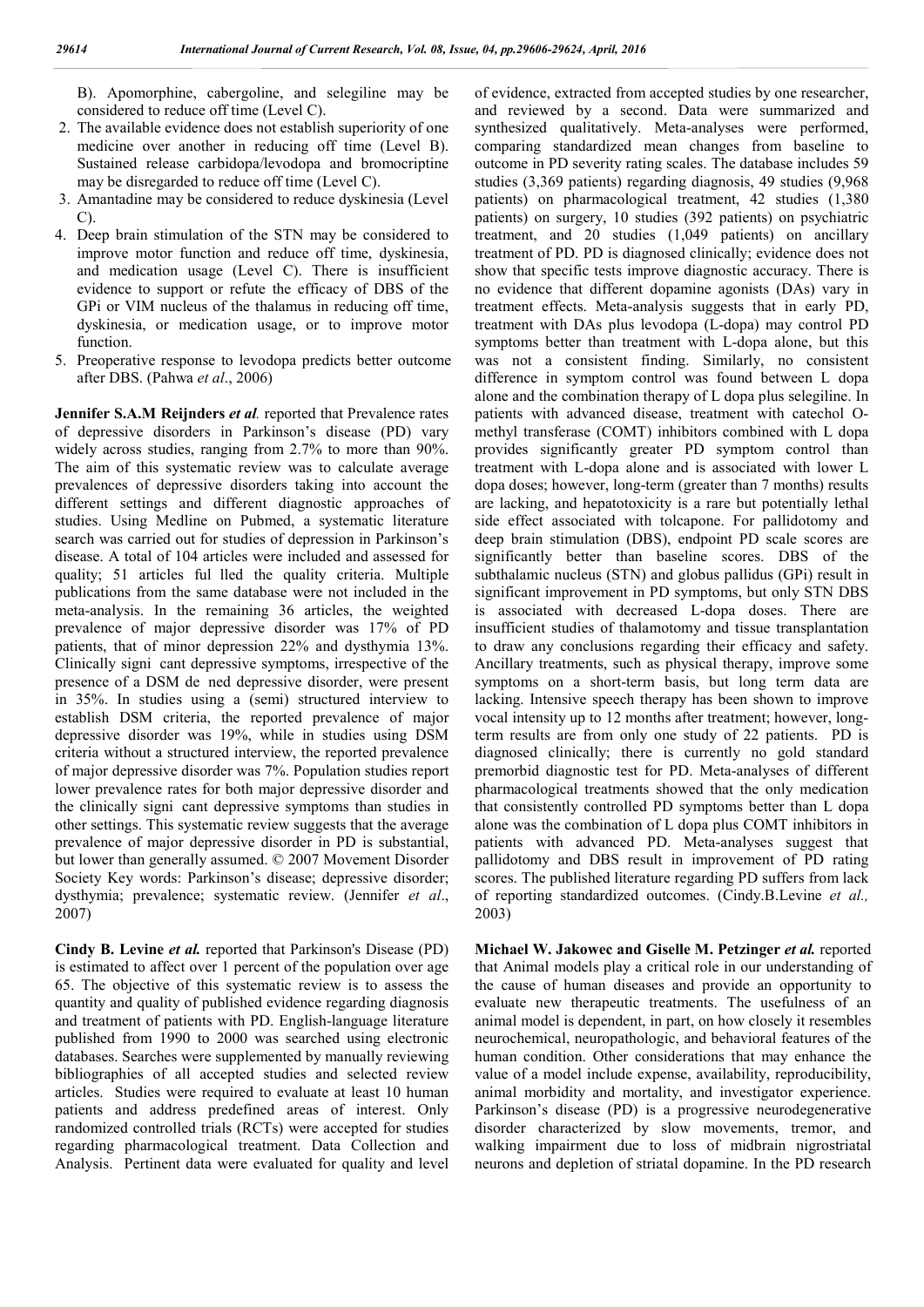field, a number of neurotoxic, pharmacologic, and transgenic animal models are available for research studies. We will focus on the advantages and disadvantages of the 1-methyl-4-phenyl-1, 2, 3, 6-tetrahydropyridine (MPTP) lesioned mouse and nonhuman primate models of PD. Our goal is to guide researchers in the appropriateness of the MPTP models in their studies by balancing understanding of the models, objectives of the study, and health and safety of the animals. In addition, the technical use and safe handling of MPTP are discussed. (Michael W. Jakowec *et al*., 2004

**Nicholson** *et al.* reported that Parkinson's disease is an increasingly common disease of elderly patients who present a particular anaesthetic challenge. This review explores the epidemiology, aetiology, pathogenesis, and pathophysiology of the condition, particularly the possible role of genetic factors. The clinical features are described in detail and recent advances in medical management are highlighted. Controversies surrounding the use of the newer drugs and possible advances in neurosurgical interventions are discussed. Particular anaesthetic problems in patients with Parkinson's disease are respiratory, cardiovascular, and neurological. Potential drug interactions are described and recommendations are made about suitable anaesthetic techniques. (Nicholson *et al.,* 2002)

**Stanley Fahn and David Sulzer** *et al.* reported that Many of the motoric features that de ne Parkinson disease (PD) result primarily from the loss of the neuromelanin (NM) containing dopamine (DA) neurons of the substantia nigra (SN), and to a lesser extent, other mostly catecholaminergic neurons, and are associated with cytoplasmic "Lewy body" inclusions in some of the surviving neurons. While there are uncommon instances of familial PD, and rare instances of known genetic causes, the etiology of the vast majority of PD cases remains unknown (i.e., idiopathic). Here we outline genetic and environmental ndings related to PD epidemiology, suggestions that aberrant protein degradation may play a role in disease pathogenesis, and pathogenetic mechanisms including oxidative stress due to DA oxidation that could underlie the selectivity of neurodegeneration. We then outline potential approaches to neuroprotection for PD that are derived from current notions on disease pathogenesis. Key Words: PARK genes, alpha synuclein, Parkin gene, ubiquitin pathway. (Stanley Fahn and David Sulzer, 2004)

**Wenyu Fu, Wenxin Zhuang** *et al.* reported that Parkinson's disease (PD) is one of the most common degenerative disorders of the central nervous system among the elderly. The disease is caused by the slow deterioration of the dopaminergic neurons in the substantia Nigra. Treatment strategies to protect dopaminergic neurons from progressive damage have received much attention. However there is no effective treatment for PD. Traditional Chinese medicines have shown potential clinical efficacy in attenuating the progression of PD. Increasing evidence indicates that constituents of some Chinese herbs include resveratrol, curcumin, and ginsenoside can be neuroprotective. Since pathologic processes in PD including inflammation, oxidative stress, apoptosis, mitochondrial dysfunction, and genetic factors lead to neuronal degeneration, and these Chinese herbs can protect dopaminergic neurons from neuronal degeneration, in this article, we review the

neuroprotective roles of these herbs and summarize their antiinflammatory, antioxidant, and anti-apoptotic effects in PD. In addition, we discuss their possible mechanisms of action in in vivo and in vitro models of PD. Traditional Chinese medicinal herbs, with their low toxicity and side effects, have become the potential therapeutic interventions for prevention and treatment of PD and other neurodegenerative diseases. (Wenyu *et al*., 2015)

**Molly Foote**, **Yi Zhou** *et al.* reported that 14-3-3 proteins were originally discovered as a family of proteins that are highly expressed in the brain. Through interactions with a multitude of binding partners, 14-3-3 proteins impact many aspects of brain function including neural signaling, neuronal development and neuroprotection. Although much remains to be learned and understood, 14-3-3 proteins have been implicated in a variety of neurological disorders based on evidence from both clinical and laboratory studies. Here we will review previous and more recent research that has helped us understand the roles of 14-3- 3 proteins in both neurodegenerative and neuropsychiatric diseases. (Molly Foote *et al*., 2012)

**Ludolpha** *et al.* reported that Tauopathies with parkinsonism represent a spectrum of disease entities uni ed by the pathologic accumulation of hyperphosphorylated tau protein fragments within the central nervous system. These pathologic characteristics suggest shared pathogenetic pathways and possible molecular targets for disease-modifying therapeutic interven- tions. Natural history studies, for instance, in progressive supranuclear palsy, fronto temporal dementia with parkinsonism linked to chromosome 17, corticobasal degeneration, and Niemann Pick disease type C as well as in amyotrophic lateral sclerosis/Parkinson dementia complex permit clinical characterization of the disease phenotypes and are crucial to the development and validation of biological markers for di erential diagnostics and disease monitoring, for example, by use of neuro imaging or proteomic approaches. The wide pathologic and clinical spectrum of the tauopathies with parkinsonism is reviewed in this article, and perspectives on future advances in the understanding of the pathogenesis are given, together with potential therapeutic strategies. (Ludolpha *et al*., 2008)

**Poewe** *et al.* reported that Although still considered a paradigmatic movement disorder, Parkinsons disease (PD) is associated with a broad spectrum of non-motor symptoms. These include disorders of mood and a ect with apathy, anhedonia and depression, cognitive days function and hallucinosis, as well as complex behavioural disorders. Sensory dysfunction with hyposmia or pain is almost universal, as are disturbances of sleep wake cycle regulation. Auto nomic dysfunction including orthostatic hypotension, urogenital dysfunction and constipation is also present to some degree in a majority of patients. Whilst overall non motor symptoms become increasingly prevalent with advancing disease, many of them can also antedate the rst occurrence of motor signs most notably depression, hyposmia or rapid eye movement sleep behaviour disorder (RBD). Although exact clinic opathological correlations for most of these non-motor features are still poorly understood, the occurrence of constipation, RBD or hyposmia prior to the onset of clinically overt motor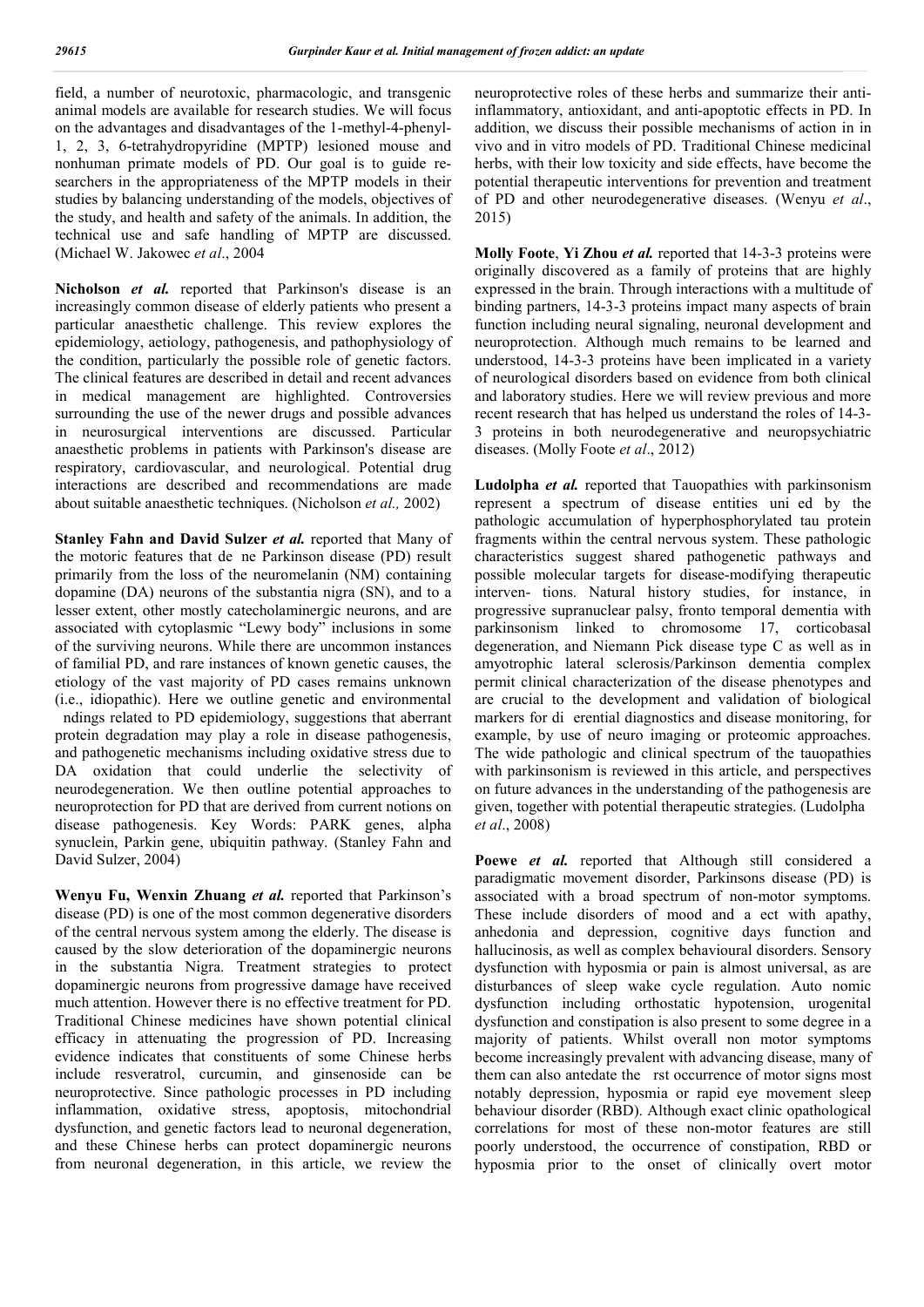dysfunction would appear consistent with the ascending hypothesis of PD pathology proposed by Braak and colleagues. Screening these early non motor features might, therefore, be one approach towards early preclinical diagnosis of PD. This review article provides an overview of the clinical spectrum of no -motor symptoms in PD together with a brief review of treatment options. (Poewe *et al.,* 2007)

**Dorsey** *et al.* reported that Based on published prevalence studies, we used two different methodologies to project the number of individuals with Parkinson disease (PD) in Western Europe's 5 most and the world's 10 most populous nations. The number of individuals with PD over age 50 in these countries was between 4.1 and 4.6 million in 2005 and will double to between 8.7 and 9.3 million by 2030. (Dorsey *et al*., 2005)

**Elise Tandberg** *et al***.** reported that Sleep disorders are common and well documented in patients with Parkinson's disease (PD). However, most data on sleep in patients with PD are derived from selected patient populations. This community based survey evaluated the prevalence of and risk factors for sleep disturbances in an unselected group of 245 patients with PD and two control groups of similar age and sex distribution: 100 patients with another chronic disease (diabetes mellitus) and 100 healthy elderly persons. Nearly two thirds of the patients with PD reported sleep disorders, significantly more than among patients with diabetes (46%) and healthy control subjects (33%). About a third of the patients with PD rated their overall nighttime problem as moderate to severe. The most common sleep disorders reported by the patients with PD were frequent awakening (sleep fragmentation) and early awakening. Sleep initiation showed no significant difference compared with the control groups. Pain and cramps were not more prevalent among the patients with PD, but they were more likely to report sleep disturbed by myoclonic jerks. Use of sedatives was common in all three groups but significantly higher in the PD group than in the healthy elderly. Symptoms of depression and duration of levodopa treatment showed a significant correlation with sleep disorders in the PD group. This community based study confirms that sleep disorders are common and distressing in patients with PD. The strong correlation between depression and sleep disorders in patients with PD underlines the importance of identifying and treating both conditions in these patients. (Elise Tandberg *et al*., 2004)

**William Langston** *et al.* reported that It is suggested here that in most cases of Parkinson's disease the cause may be an environmental factor, possibly toxic, superimposed on a background of slow, sustained neuronal loss due to advancing age. (William Langston *et al.,* 1983)

Jaswinder Sian *et al.* reported that Reduced glutathione (GSH) and oxidized glutathione (GSSG) levels were measured in various brain areas (substantia nigra, putamen, caudate nucleus, globus pallidus, and cerebral cortex) from patients dying with Parkinson's disease, progressive supranuclear palsy, multiple system atrophy, and Huntington's disease and from control subjects with no neuropathological changes in substantia nigra. GSH levels were reduced in substantia Nigra in Parkinson's disease patients (40% compared to control subjects) and GSSG

levels were marginally (29%) but insignificantly elevated; there were no changes in other brain areas. The only significant change in multiple system atrophy was an increase of GSH (196%) coupled with a reduction of GSSG (60%) in the globus pallidus. The only change in progressive supranuclear palsy was a reduced level of GSH in the caudate nucleus (51%). The only change in Huntington's disease was a reduction of GSSG in the caudate nucleus (50%). Despite profound nigral cell loss in the substantia nigra in Parkinson's disease, multiple system atrophy, and progressive supranuclear palsy, the level of GSH in the substantia nigra was significantly reduced only in Parkinson's disease. This suggests that the change in GSH in Parkinson's disease is not solely due to nigral cell death, or entirely explained by drug therapy, for multiple-system atrophy patients were also treated with levodopa. The altered GSH/GSSG ratio in the substantia nigra in Parkinson's disease is consistent with the concept of oxidative stress as a major component in the pathogenesis of nigral cell death in Parkinson's disease. (Jaswinder Sian *et al*., 1994)

**Roger Belizaier** *et al.* reported that Parkinson's disease (PD) is characterized pathologically by preferential degeneration of the dopaminergic neurons in the substantia nigra pars compacta (SNc). Nigral cell death is accompanied by the accumulation of a wide range of poorly degraded proteins and the formation of proteinaceous inclusions (Lewy bodies) in dopaminergic neurons. Mutations in the genes encoding  $α$ -synuclein and two enzymes of the ubiquitin proteasome system, parkin and ubiquitin C-terminal hydrolase L1, are associated with neurodegeneration in some familial forms of PD. We now show that, in comparison to age matched controls,  $\alpha$ -subunits (but not β-subunits) of 26/20S proteasomes are lost within dopaminergic neurons and 20S proteasomal enzymatic activities are impaired in the SNc in sporadic PD. In addition, while the levels of the PA700 proteasome activator are reduced in the SNc in PD, PA700 expression is increased in other brain regions such as the frontal cortex and striatum. We also found that levels of the PA28 proteasome activator are very low to almost undetectable in the SNc compared to other brain areas in both normal and PD subjects. These findings suggest that failure of the ubiquitin proteasome system to adequately clear unwanted proteins may underlie vulnerability and degeneration of the SNc in both sporadic and familial PD. (Roger Belizaire *et al.,* 2003)

**Olanow** *et al.* reprted that Iron-induced oxidant stress has been implicated in the pathogenesis of Parkinson's disease. An increasing body of evidence now indicates that in Parkinson's disease the environment within the substantia nigra is conducive to the formation of cytotoxic free radicals and cell degeneration. Dopamine neurons may be particularly vulnerable because of the oxidative metabolism of dopamine and the potential of neuromelanin to promote the site-specific accumulation and reduction of iron. This hypothesis has attracted considerable attention because it opens the way for employing antioxidant strategies as possible neuroprotective treatment for Parkinson's disease. Although the concept is appealing, free radicals have not yet been proven to play a role in Parkinson's disease, and many important issues remain to be resolved before the oxidative hypothesis can ultimately be confirmed or refuted. (Olanow *et al.,* 2004)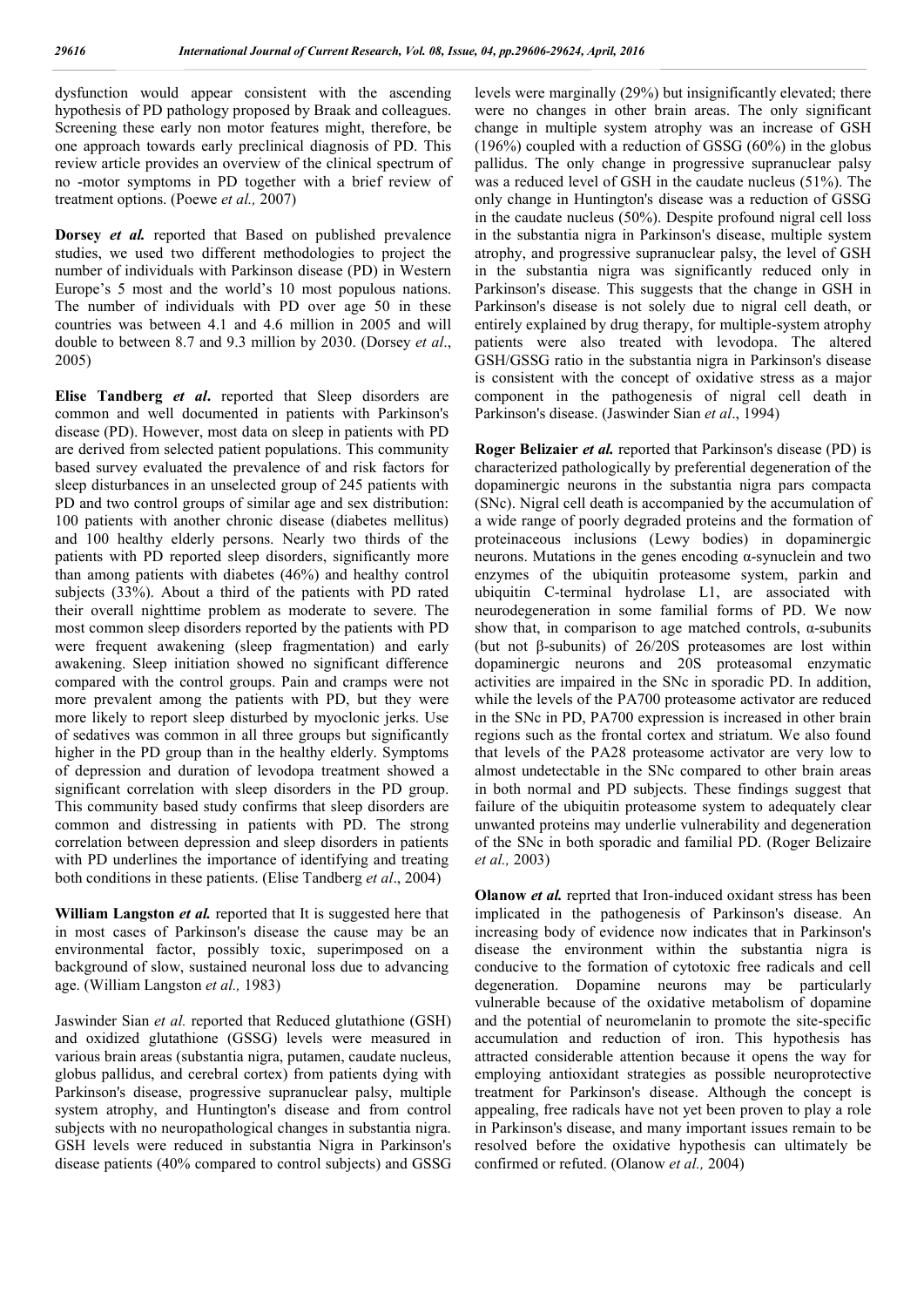**Mitsuru Shiba** *et al.* reported that the association between preceding psychiatric disorders and Parkinson's disease (PD) using a case-control design. We used the medical recordslinkage system of the Rochester Epidemiology Project to identify 196 subjects who developed PD in Olmsted County, Minnesota, during the years 1976–1995. Each case was matched by age  $(\pm 1 \text{ yr})$  and sex to a general population control. We reviewed the complete medical records of cases and control subjects to detect preceding psychiatric disorders. The frequency of psychiatric disorders was higher in cases than in control subjects; the odds ratio was 2.2 for anxiety disorders (95% confidence interval (95% CI) = 1.4–3.4; p = 0.0003), 1.9 for depressive disorders (95% CI = 1.1–3.2;  $p = 0.02$ ), and 2.4 for both anxiety disorders and depressive disorders occurring in the same individual (95% CI = 1.2–4.8;  $p = 0.02$ ). When we restricted analyses to disorders present 5 years or more before the onset of motor symptoms of PD, the association with depressive disorders lost statistical significance. However, the association with anxiety disorders remained significant for disorders present 5, 10, or 20 years before onset of motor symptoms. Our results suggest that anxiety disorders and depressive disorders are associated with PD and that the causative process or the risk factors underlying PD are present many years before the appearance of motor symptoms. (Mitsuru Shiba *et al*., 2001)

Dexter *et al.* reported that Polyunsaturated fatty acid (PUFA) levels (an index of the amount of substrate available for lipid peroxidation) were measured in several brain regions from patients who died with Parkinson's disease and age-matched control human postmortem brains. PUFA levels were reduced in parkinsonian substantia nigra compared to other brain regions and to control tissue. However, basal malondialdehyde (MDA; an intermediate in the lipid peroxidation process) levels were increased in parkinsonian nigra compared with other parkinsonian brain regions and control tissue. Expressing basal MDA levels in terms of PUFA content, the difference between parkinsonian and control substantia nigra was even more pronounced. Stimulating MDA production by incubating tissue with  $FeSO_4$  plus ascorbic acid,  $FeSO_4$  plus  $H_2O_2$ , or air alone produced lower MDA levels in the parkinsonian substantia nigra, probably reflecting the lower PUFA content. These results may indicate that an increased level of lipid peroxidation continues to occur in the parkinsonian nigra up to the time of death, perhaps because of continued exposure to excess free radicals derived from some endogenous or exogenous neurotoxic species. (Dexter *et al.,* 2006)

**Jeffrey** *et al*, reported that As part of a safety and tolerability study, a 65 year-old man with Parkinson's disease (PD) received monthly intracerebro-ventricular injections of glialderived neurotrophic factor (GDNF). His Parkinsonism continued to worsen following intracerebro-ventricular GDNF treatment. Side effects included nausea, loss of appetite, tingling, L'hermitte's sign, intermittent hallucinations, depression, and inappropriate sexual conduct. There was no evidence of significant regeneration of nigrostriatal neurons or intraparenchymal diffusion of the intracerebroventricular GDNF to relevant brain regions. Alternative GDNF delivery systems should be explored. (Jeffrey *et al*., 2001)

**Riedel** *et al.* reported that Parkinson's disease (PD) is often accompanied by non-motor complications, such as dementia, depression, and psychotic symptoms, which worsen the prognosis and increase the personal and socioeconomic burden of disease. Prevalence estimates of these complications are quite variable and are lacking for the outpatient care sector. As part of a larger, nationwide, cross sectional epidemiological study in  $n = 315$  neurological outpatient settings in Germany, this paper estimates the frequency of dementia and cognitive impairment in  $n = 873$  outpatients meeting the UK Brain Bank criteria for idiopathic PD. Assessments were based on a clinical interview and neuropsychological assessments, including the Hoehn & Yahr rating and Unified Parkinson's Disease Rating Scale (UPDRS). Cognitive impairment was assessed by the Mini Mental State Exam (MMSE), Clock Drawing Test (CDT) and the Parkinson Neuropsychometric Dementia Assessment (PANDA) and the clinician's diagnosis of dementia was based on the diagnostic criteria of DSMIV. Using standardized cutoff scores, the prevalence of cognitive impairment in the study sample as measured by various methods was 17.5% by MMSE ( $\leq$  24), 41.8% by CDT ( $\geq$  3), 43.6% by PANDA ( $\leq$  14), and 28.6% met the DSM-IV criteria for dementia. All estimates increased with age and PD severity. Gender was an inconsistent contributor while illness duration had no significant impact on cognition. Multiple regression analyses revealed PD severity to be the strongest predictor of dementia risk (OR =  $4.3$ ;  $95\%$  CI: 2.1–9.1), while neuropsychiatric syndromes had independent, although modest additional contributions (OR =  $2.5$ , 95% CI: 1.6–3.8). Estimates of cognitive impairment and dementia in PD patients are largely dependent on the diagnostic measure used. Using established clinical diagnostic standards for dementia the overall rate on routine outpatient neurological care is 28.6%, but using more sensitive neuropsychological measures, rates for cognitive impairment might be up to 2-fold higher. The MMSE revealed strikingly low sensitivity. Neuropsychiatric syndromes, in addition to PD severity and age, have an independent although modest additional contribution to patients' risk for cognitive impairment and dementia. (Riedel *et al.,* 2008)

**Hartley** *et al.* reported that the mode of cell death in Parkinson's disease (PD) substantia nigra is uncertain. However, evidence is accumulating that certain of the biochemical abnormalities present in PD nigra at the time of death may precipitate apoptosis. We have investigated the mode of death induced by complex I inhibition of dopaminergic cell cultures, and our results suggest that both 1 methyl-4-phenylpyridinium and rotenone cause apoptosis at low concentrations and necrosis at high concentrations. This dose dependent shift in the mode of cell death induced by these mitochondrial toxins may have important implications for the mechanism of neuronal cell death in PD. (Hartley *et al.,* 2002)

**Haken Widner** *et al.* reported that in 1992 the Core Assessment Program for Intracerebral Transplantations (CAPIT) was published providing the minimal requirements for a common patient evaluation protocol. Despite the intent, the program was thought to be too laborious to carry out in large scale trials, and it also lacked evaluations of cognitive functions and quality of life. Moreover, the CAPIT was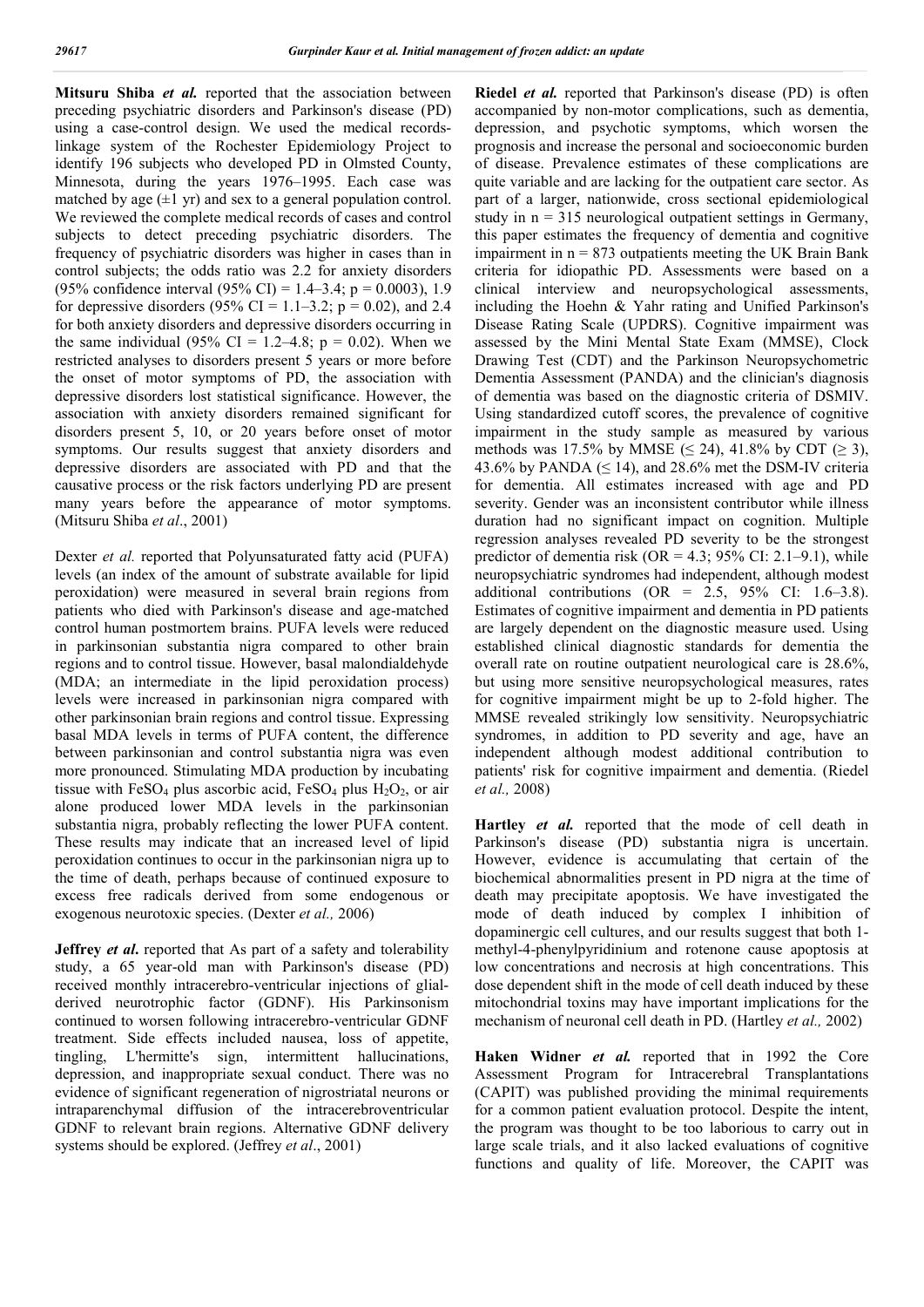designed for neural transplantation only and has not been revised since. Since then, pallidotomy and deep brain stimulation have emerged as additional treatment modalities but there exists no common tool for evaluation of, and between, the techniques. In 1996, within the framework of NECTAR (Network for European CNS Transplantation and Restoration), a dedicated program entitled "Neurosurgical Interventions in Parkinson's Disease" (NIPD) was funded by the European Union Biomed 2 program to develop a new Core Assessment Program for Surgical Interventional Therapies in PD (CAPSIT-PD) and to establish an European registry for patients with PD subjected to functional neurosurgery. This article presents the recommendations of this new program. (**Haken Widner** *et al.,* **2001**)

**Smith** *et al.* reported that the pathogenesis of Parkinson's disease may be influenced by genetic and environmental factors. Cytochrome P450 mono-oxygenases help to protect against toxic environmental compounds and individual variations in cytochrome P450 expression might, therefore, influence susceptibility to environmentally linked diseases. The frequency of mutant CYP2D6 alleles was studied in 229 patients with Parkinson's disease and 720 controls. Individuals with a metabolic defect in the cytochrome P450 CYP2D6 debrisoquine hydroxylase gene with the poor metaboliser phenotype had a  $2.54$ -fold (95% Cl  $1.51$ -4.28) increased risk of Parkinson's disease. Determination of CYP2D6 phenotype and genotype may help to identify those at greatest risk of Parkinson's disease and may also help to identify the environmental or metabolic agents involved in the pathogenesis of this disease. (Smith *et al*., 1992)

**Jeffrey** *et al.* reported that Parkinson's disease (PD) is a disabling neurodegenerative condition commonly complicated by the existence of comorbid depression. The prevalence rates of depression in this patient group have been reported to be as high as 40%. Currently, depression in PD is undertreated; there have been few controlled clinical trials of antidepressants in this patient group. Patients with PD are usually elderly and often administered a range of medication, therefore the choice of antidepressant must be undertaken with care. Tricyclic antidepressants (TCAs) have been studied in patients with PD and comorbid depression; however, the risk of anticholinergic side effects means that their use is largely avoided. Selective serotonin reuptake inhibitors have comparable efficacy to the TCAs and a better tolerability profile in patients with depression; they are rapidly being considered as first-line therapy for PD patients with depression. Clinical studies in this patient group are warranted. This article reviews the characteristics of comorbid depression in patients with PD and discusses the treatment options available**. (**Jeffrey *et al.,* 1999**)**

**Brooks** *et al.* reported that Using positron emission tomography (PET), regional striatal F dopa uptake in 16 patients with L dopa responsive Parkinson's disease (PD), 18 patients with multiple system atrophy, and 10 patients with progressive supranuclear palsy. Results were compared with those of 30 age matched normal volunteers. The patients with PD showed significantly reduced mean uptake of F dopa in the caudate and putamen compared to controls, but while function in the posterior part of the putamen was severely impaired (45% of normal), function in the anterior part of the putamen and in the caudate was relatively spared (62% and 84% of normal). Mean F dopa uptake in the posterior putamen was depressed to similar levels in all patients. Unlike patients with PD, the patients with progressive supranuclear palsy showed equally severe impairment of mean F dopa uptake in the anterior and posteior putamen. Caudate F dopa uptake was also significantly lower in patients with progressive supranuclear palsy than in patients with PD, being depressed to the same level as that in the putamen. Mean F dopa uptake values in the anterior putamen and caudate in patients with multiple system atrophy lay between PD and progressive supranuclear palsy levels. Locomotor disability of individual patients with PD or multiple system atrophy correlated with decline in striatal F dopa uptake, but this was not the case for the patients with progressive supranuclear palsy. We conclude that patients with PD have selective nigral pathological features with relative preservation of the dopaminergic function in the anterior putamen and caudate, whereas there is progressively more extensive nigral involvement in multiple system atrophy and progressive supranuclear palsy. If an akinetic rigid patient has equally depressed 18F-dopa uptake in the caudate and putamen, that person is likely to have neuropathological changes other than those of idiopathic PD. (Brooks *et al.,* 2004)

**Lozano** *et al.* reported that the major motor disturbances in Parkinson's disease are thought to be caused by overactivity of the internal segment of the globus pallidus (GPi), in large part due to excessive drive from the subthalamic nucleus. The excessive inhibitory activity of GPi is thought to "brake' the motor thalamus and the cortical motor system to produce the slowness, rigidity, and poverty of movement characteristic of parkinsonian states. To test the hypothesis that direct reduction of Gpi activity can improve motor function, we studied the effect of GPi pallidotomy in 14 patients. The location of the GPi nucleus was confirmed by microelectrode recording before lesion creation. Standardised videotape recordings before and after operation were randomised and scored by a "blinded' evaluator. 6 months after surgery, total motor score in the "off" state had improved by 30% and the total akinesia score by 33%. The gait score in the "off" state improved by 15% and a composite postural instability and gait score by 23%. After surgery there was almost total elimination of druginduced involuntary movements (dyskinesias), with a 92% reduction on the side contralateral to the pallidotomy. No patient had visual or corticospinal complications. (Lozano *et al.,* 1995)

**Edwards** *et al.* reported that the prevalence of gastrointestinal (GI) symptoms in 98 individuals with Parkinson's disease (PD) and in a control group of 50. Seventy-nine of those with PD were being treated with dopaminergic medications and 19 were untreated. Those symptoms occurring more frequently in PD patients than in controls included abnormal salivation, dysphagia, nausea, constipation, and defecatory dysfunction. Except for defecatory dysfunction, symptoms did not correlate with treatment but instead correlated with disease severity. This suggests that the GI symptoms of PD reflect direct involvement in the GI tract by the primary disease process**.**  (Edwards *et al.,* 2004)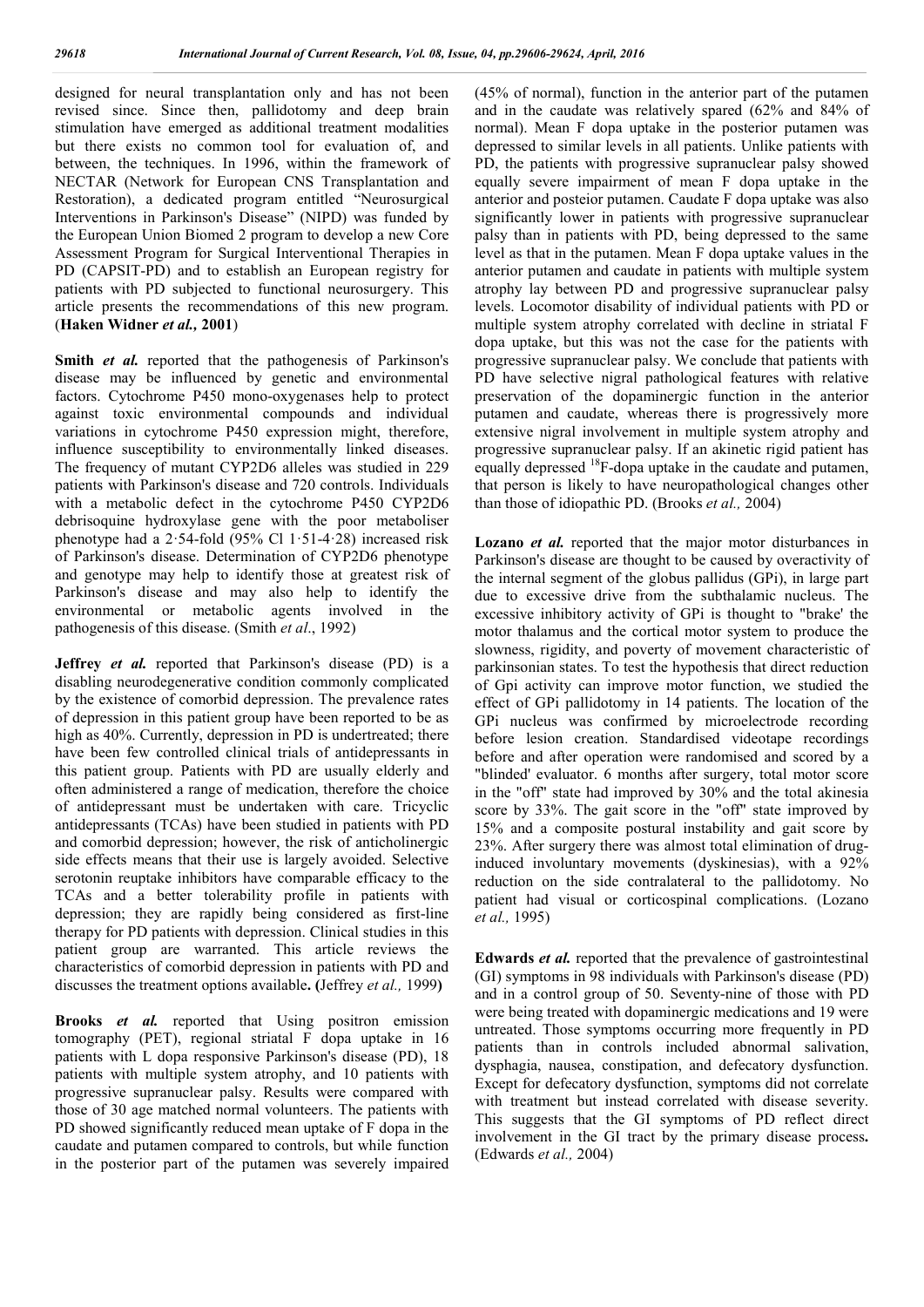**Boka** *et al.* reported that activated glial cells observed in the substantia nigra in Parkinson's disease may participate in the mechanism of nerve cell death by producing toxic substances such as cytokines. Among these compounds, tumor necrosis factor-α (TNF) is of interest because it can provoke cell death. We detected TNF-immunoreactive glial cells in the substantia nigra of parkinsonian patients but not in those of control subjects. Immunoreactivity for TNF receptors was found in cell bodies and processes of most dopaminergic neurons of control and parkinsonian subjects, suggesting that nigral dopaminergic neurons might be sensitive to TNF produced in Parkinson's disease. These results suggest that TNF may participate in the degenerative processes occurring in Parkinson's disease, at least after a primary insult inducing a reactive gliosis **(Boka** *et al.,* **1994***)*

**Nail Quinn** *et al.* reported that a personal series of 60 cases of parkinsonism with onset under the age of 40 years. Known causes for early onset of secondary parkinsonism, such as Wilson's disease or encephalitis, were excluded in every case. Two groups were identified: those with onset after the age of 21 in whom no hereditary factors could be ascertained (56 cases), and those with onset before 21 years all of whom had familial parkinsonism. In neither group have we found any association with prematurely grey hair, hypertension, diabetes, pernicious anaemia, or thyroid disorder. Among their families, we have not found any association with diabetes, pernicious anaemia, or thyroid disorder. We propose that cases of apparent idiopathic Parkinson's disease begining between age 21–40 years should be called "young onset Parkinson's disease." Twenty percent of such patients in our series had at least one first- or second-degree relative in the same or antecedent generations with parkinsonism, but only 1.5% of their relatives at risk had parkinsonism, which is similar to the prevalence in the general population. Ten percent of these patients had at least one relative with essential tremor, but only 1.6% of their relatives at risk had tremor, which again was similar to the prevalence in the population in general. These patients with young onset Parkinson's disease responded well to levodopa therapy. However, dyskinesias and response fluctuations occurred early and frequently. The prevalence of dyskinesias and response fluctuations was strongly correlated with the duration of levodopa treatment, but not with the duration (or probably the severity) of the disease before levodopa therapy was commenced. The involuntary movements often were severe and frequently were diphasic. Despite long disease duration, the incidence of dementia in young onset patients aged less than 65 years was negligible. We believe that most, if not all, patients in this group have degenerative Lewy body idiopathic Parkinson's disease, representing the lower end of a skewed deviation for age of onset of this disease. We have so far failed to identify any additional environmental factor which may have accelerated disease onset in these patients. In contrast, cases of parkinsonism beginning before age 21 years were invariably familial. We proposed that they should be called "juvenile parkinsonism." All affected relatives with parkinsonism also had young disease onset, and all but one were siblings. None of four such patients seen has demented, and computed tomography (CT) scan has been normal in all four. It believed that most such patients have some form of genetically determined secondary parkinsonism. (Nail Quinn *et al.,* 2004)

**Anne-Maria Kuopio** *et al.* reported that The objective of this study was to examine the quality of life in patients with Parkinson's disease (PD) in a community-based sample  $(n =$ 228 patients) using a Medical Outcomes Study 36-Item Short Form Health Survey (SF-36) as a measure. Associations to the variables age, age at onset, duration, clinical stage (Hoehn and Yahr), depression (Zung), and dementia (MMSE) were studied. Women scored significantly lower on five of the eight dimensions of SF-36. Depression, as measured in this study, was more common among parkinsonian women than men. Depression was the factor that was associated most significantly with the experienced quality of life, according to SF-36. With physical functioning, only the clinical stage had a more significant association than depression. To improve the quality of life in patients with PD, it is necessary to make every effort to recognize and relieve the depression of patients with PD. (Anne-Maria Kuopio *et al.,* 2001)

**Zweig** *et al.* reported that the study demonstrated a significant loss of neurons within the lateral part of the pedunculoponite nucleus pars compacta in individuals with idiopathic Parkinson's disease and in individuals with combined Parkinson's and Alzheimer's disease. We also examined the extent of neuronal loss within the substantia nigra pars compacta, locus ceruleus, dorsal raphe nucleus, and nucleus basalis of Meynert. The number of pedunculopontine nucleus pars compacta neurons in the patients with Parkinson's or Parkinson's and Alzheimer's disease was reduced (average, 40°) in comparison with the number in control subjects or patients with Alzheimer's disease ( $p \le 0.01$ ). This finding correlated significantly with the extent of loss of substantia nigra pars compacta neurons (p < 0.01). (Zweig *et al.,* 2004)

**Thaut** *et al.* reported that Rhythmic auditory stimulation (RAS) was used as a pacemaker during a 3-week home-based gaittraining program for Parkinson's disease (PD) patients ( $n =$ 15). Electromyogram (EMG) patterns and stride parameters were assessed before and after the test without RAS to evaluate changes in gait patterns. Data were compared with those of two control groups  $(n = 11)$ , who either did not participate in any gait training or who participated in an internally self-paced training program. RAS consisted of audiotapes with metronome-pulse patterns embedded into the on/off beat structure of rhythmically accentuated instrumental music. Patients who trained with RAS significantly  $(p < 0.05)$ improved their gait velocity by 25%, stride length by 12%, and step cadence by 10% more than self-paced subjects who improved their velocity decreased by 7% and no-training subjects whose velocity decreased by 7%. In the RAS-group, timing of EMG patterns changed significantly ( $p \le 0.05$ ) in the anterior tibialis and vastus lateralis muscles. Evidence for rhythmic entrainment of gait patterns was shown by the ability of the RAS group to reproduce the speed of the last training tape within a 2% margin of error without RAS. (Thaut *et al.,*  2004)

**Jillinger** *et al.* reported thatReduced and oxidized glutathione concentrations in post-mortem brain tissue from the substantia nigra of control subjects and patients with neuropathologically confirmed Parkinson's disease were measured by a coulometric method using high-pressure liquid chromatography and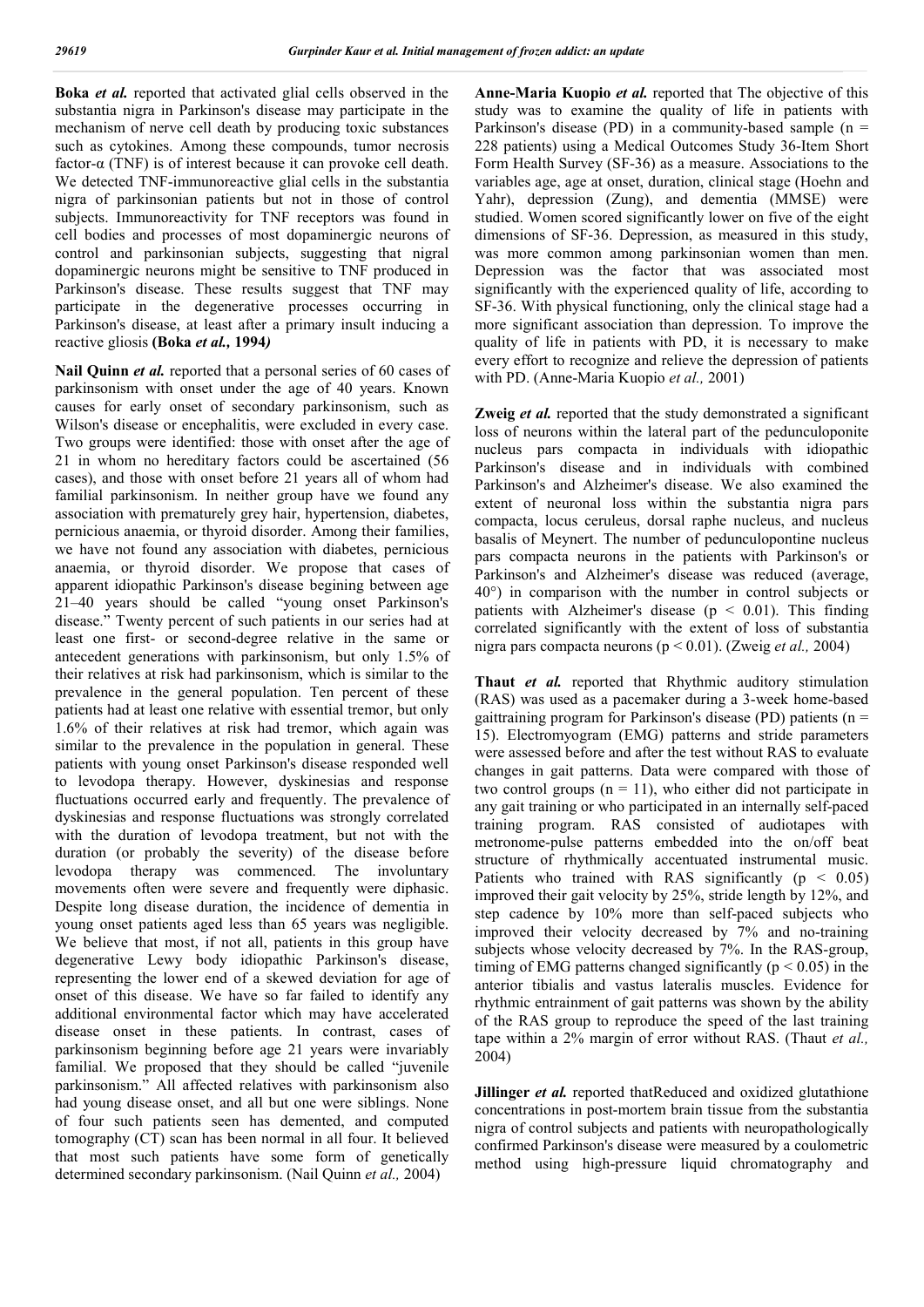electrochemical detection. Reduced glutathione concentrations were decreased in the substantia nigra of parkinsonian patients compared with controls. Differences in the concentration of oxidized glutathione and in the percentage of oxidized glutathione of the total glutathione were not observed between parkinsonian and control subjects. The finding that oxidized glutathione is not decreased in Parkinson's disease suggests that the decrease in reduced glutathione is not exclusively the consequence of neuronal loss in the substantia nigra but may indicate a state of oxidative stress (Jillinger *et al.,* 2003).

**Hallett** *et al.* reported that comparision between procedural learning, translation of procedural knowledge into declarative knowledge, and use of declarative knowledge in age-matched normal volunteers ( $n = 30$ ), patients with Parkinson's disease  $(n = 20)$ , and patients with cerebellar degeneration  $(n = 15)$  by using a serial reaction time task. Patients with Parkinson's disease achieved procedural knowledge and used declarative knowledge of the task to improve performance, but they required a larger number of repetitions of the task to translate procedural knowledge into declarative knowledge. Patients with cerebellar degeneration did not show performance improvement due to procedural learning, failed to achieve declarative knowledge, and showed limited use of declarative knowledge of the task to improve their performance. Both basal ganglia and cerebellum are involved in procedural learning, but their roles are different. The normal influence of the basal ganglia on the prefrontal cortex may be required for timely access of information to and from the working memory buffer, while the cerebellum may index and order events in the time domain and be therefore essential for any cognitive functions involving sequences. (Hallett *et al.* 2004)

**Franois Boller** *et al.* reported thatClinical records and neuropathological specimens from 36 patients with autopsydemonstrated idiopathic Parkinson disease (PD) were reviewed independently and the results compared. Nine (31%) of the 29 patients with adequate clinical data had severe dementia and 7 (24%) had mild dementia. The cerebral cortex showed senile plaques and fibrillary tangles in 15 of the 36 patients (42%). These changes were found in all 9 patients with severe dementia, in 3 of the 7 with mild dementia, and in 3 of the 13 patients with normal mental status. The prevalence of pathologically established Alzheimer changes and dementia among the patients with PD (33%) was over six times that found in an age-matched population (5.1%). Survival after the onset of PD with Alzheimer disease was shorter than in PD without Alzheimer disease. (Franois Boller *et al.,* 2004)

**Copper** *et al.* reported that The structure and function of mitochondrial respiratory-chain enzyme proteins were studied postmortem in the substantia nigra of nine patients with Parkinson's disease and nine matched controls. Total protein and mitochondrial mass were similar in the two groups. NADH-ubiquinone reductase (Complex I) and NADH cytochrome **c** reductase activities were significantly reduced, whereas succinate cytochrome **c** reductase activity was normal. These results indicated a specific defect of Complex I activity in the substantia nigra of patients with Parkinson's disease. This biochemical defect is the same as that produced in animal models of parkinsonism by 1-methyl-4-phenyl-1,2,3,6tetrahydropyridine (MPTP) and adds further support to the proposition that Parkinson's disease may be due to an environmental toxin with action(s) similar to those of MPTP. (Copper *et al.,* 2006)

**Chong** *et al.* reported that Clinical symptoms of Parkinson's disease (PD) do not manifest until dopamine (DA) neuronal loss reaches a symptomatic threshold. To explore the mechanisms of functional compensation that occur in presynaptic DA nerve terminals in PD, we compared striatal positron emission tomographic (PET) measurements by using  $(^{11}C)$ dihydrotetrabenazine  $((^{11}C)DTBZ$ ; labeling the vesicular monoamine transporter type 2),  $(^{11}C)$ methylphenidate (labeling the plasma membrane DA transporter), and (<sup>18</sup>F)dopa (reflecting synthesis and storage of DA). Three consecutive PET scans were performed in three-dimensional mode by using each tracer on 35 patients and 16 age-matched, normal controls. PET measurements by the three tracers were compared between subgroups of earlier and later stages of PD, between drug-naive and drug-treated subgroups of PD, and between subregions of the parkinsonian striatum. The quantitative relationships of  $(^{18}F)$ dopa and  $(^{11}C)DTBZ$ , and of  $($ <sup>11</sup>C)methylphenidate and  $($ <sup>11</sup>C)DTBZ, were compared between the PD and the normal control subjects. We found that  $($ <sup>18</sup>F)dopa  $\mathbf{K}_i$  was reduced less than the binding potential  $(\mathbf{B}_{\text{max}}/\mathbf{K}_{d})$  for  $({}^{11}C)DTBZ$  in the parkinsonian striatum, whereas the  $(^{11}C)$ methylphenidate binding potential was reduced more than (<sup>11</sup>C)DTBZ binding potential. These observations suggest that the activity of aromatic L-amino acid decarboxylase is upregulated, whereas the plasma membrane DA transporter is down-regulated in the striatum of patients with PD. (Chong *et al.,* 2001)

# **DISCUSSION**

1: The MPTP lesioned mouse and nonhuman primate models of basal ganglia injury are valuable in understanding the pathophysiology of PD and play an important role in developing and testing new therapeutic modalities. The lesioning regimen and species used result in different degrees of cell loss, dopamine depletion, and motor behavior deficits. Each model has its own advantages and disadvantages, depending on the scientific questions under investigation. Since humans lesioned with MPTP manifest clinical symptoms identical to those associated with idiopathic PD and progress on the basis of neuropathologic changes and PET imaging studies, this supports the fact that MPTP provides an excellent tool to generate a model that replicates PD. Much of our understanding of PD in humans comes from the analysis of late stage disease (when brains become available). Since we are able to investigate MPTP lesioned animals early, during, and in a time course manner after lesioning in a variety of species and lesioning severities, it forces us to reconsider our understanding of the human disease. New findings in the MPTP lesioned animal models continuously guide researchers to address hypotheses for the human condition. The MPTP is a valuable research tool, and although it is a potent neurotoxin, it can be used safely taking into consideration procedures to protect research investigators. In addition, other animal models, including those generated by use of various neurotoxic compounds, such as 6 hydroxydopamine, rotenone, or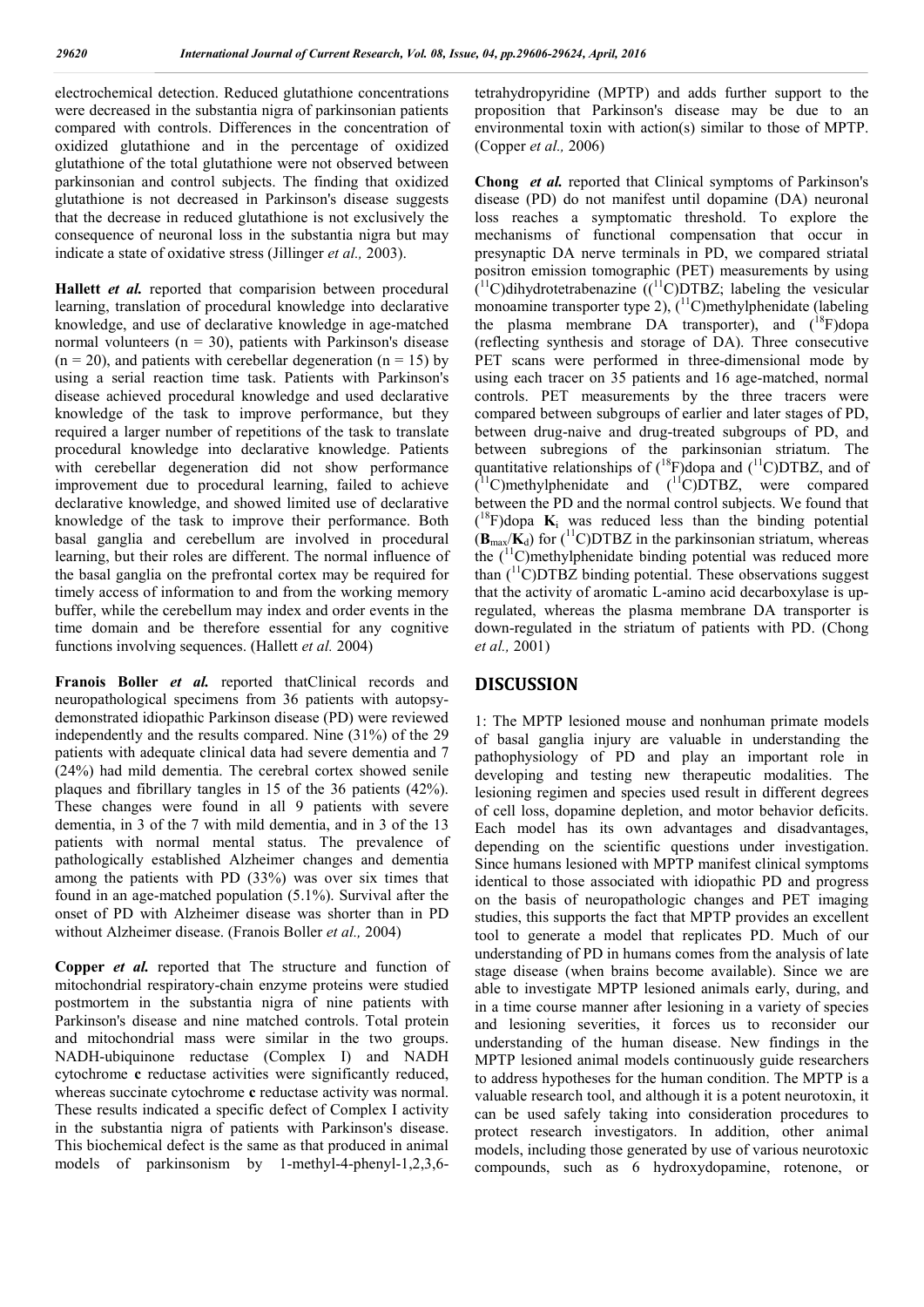methamphetamine, and newly developed transgenic and spontaneous mutant models, add to our arsenal of scientific tools. It is important that new thera peutic strategies for PD, such as pharmacologic agents, engineered vectors, stem cells, or noninvasive interventions, be fully evaluated in animal models prior to their introduction to the clinical setting. These scientific goals must be balanced with measures to reduce the number of animals used and to minimize potential animal pain, distress, and discomfort.

2: The efforts to understand the precise pathway by which neurodegenerative processes proceed and the development of approaches to modulate them offers the promise to eventually enable the prevention of these diseases. So far, no medication or surgical approach has been accepted as having been proven to be neuroprotective in PD. But with so much new knowledge on patho genesis and genetic mechanisms having been presented in the last few years, there are now new ideas on drugs that could be tested in clinical trials. As mentioned above, some of these trials are already underway. Others are in the planning stages, and still others are only being contemplated. One problem is whether there are enough early stage patients available to be enrolled into the proposed trials. There must be enough nancial resources available. It would be best to have a priority of agents to be tested based on the most likely to be successful. Fortunately, the National Institute of Neurological Diseases and Stroke (NINDS) have already established an Oversight Committee to guide the Institute in this type of strategy. Enthusiasm is high; let the studies begin

3: The HY scale is a widely used clinical rating scale, describing broad categories of motor dysfunction in PD. Among its advantages is that it is simple and applied easily. It captures typical patterns of PD progression with and without dopaminergic therapy. Progression in HY stage correlates with motor decline and deterioration in quality of life. The limited clinimetric analyses conducted to date support its scienti c and clinical credibility. On the other hand, because of its simplicity, the scale is not comprehensive and by focusing on the issues of unilateral versus bilateral disease and the presence or absence of postural re ex impairment, it leaves other aspects of PD unassessed. By combining disability and impairment, ambiguities exist, and all clinical presentations of PD are not covered. The broad categories of the scale do not permit consistent detection of effective interventions, and the establishment of MCRD and MCRID indices is not feasible. Attempts to rectify weaknesses have included the introduction of widely used 0.5 increments to the scale, but this adaptation has not been tested clinimetrically and introduces unresolved analytic problems. Although still used frequently as an outcome measure in clinical trials, the HY scale has been replaced largely by the UDPRS as a primary outcome measure of treatment ef cacy. Time to the development of a given HY stage has been used successfully to distinguish patients with PD from other parkinsonism plus syndromes, and this measure could be potentially incorporated into interventional studies designed to test delay in clinical progression.

4: A systematic review that assessed the efficacy and safety of acupuncture therapy (monotherapy or adjuvant therapy), compared with placebo, conventional interventions, or no treatment in treating patients with idiopathic Parkinson's disease. Ten randomised controlled trials were included, each using a different set of acupoints and manipulation of needles. Nine of the trials claimed a statistically significant positive effect from acupuncture as compared with their control; only one indicated that there were no statistically significant differences for all variables measured. Only 2 studies described details about adverse events. The reviewers concluded that there is evidence indicating that acupuncture may be effective for treating idiopathic Parkinson's disease. However, they stated that the results were limited by methodological flaws in the studies, and missing information about allocation concealment, number of dropouts, and blinding methods.

5: Parkinson's disease results from a gradual loss of neurons that produce dopamine. This causes an imbalance in the brain leading to symptoms of tremor, gait problems and cognitive decline. Diagnosis is made on clinical grounds and treatment is typically through oral medication intended to replace dopamine. As disease severity worsens and side effects of medication become exceedingly worse, more radical therapies such as deep brain stimulation and surgical lesioning are explored. Continued scientific research into Parkinson's disease may reveal important clues to help find more effective treatments in the near future.

6: The summarized published clinical evidence that lends support to the use of therapeutic interventions for Parkinson's disease. The assessment panel recognises that its conclusions are constrained by some factors. Inclusion criteria to incorporate trials into the review process were restrictive. Publication practices bias toward reports with favourable results. The database analysis was closed in January, 2001, and it is expected that more recently published trials and future randomised controlled trials will permit modifications of conclusions in this ongoing effort, especially those relating to recent interventions. The few trials identified with the older medications, such as anticholinergics, amantadine, and the first generation of dopamine agonists, were done in times when technical solutions to plan such trials had not yet developed. Since then, those drugs have come off patent, and there is no present financial interest in understanding them better. Consequently, conclusions on efficacy are better substantiated for recently marketed drugs than for older ones, though the stronger conclusions might not reflect true clinical differences. Conversely, years of experience with an older agent offers greater reliability with respect to safety than does the short follow up of recent agents. Throughout this review, conclusions were more focused on proof of efficacy than safety, because reviewing randomised controlled trials is not the best method to study side effects, especially the less frequent ones.

7: Idiopathic Parkinsonism is inherently a progressive disorder, but the progression can be very slow. In distinguishing idiopathic Parkinson's disease from other Parkinsonian syndromes, asymmetry of clinical deficits may be helpful. Although it is true that IP is always asymmetrical in its early stages, unequal disturbances on each side is frequently encountered in other Parkinsonian syndromes. The diagnostic criteria which have been subjected to reliability and validation studies include: (1) the presence of at least 1 year of 2 of the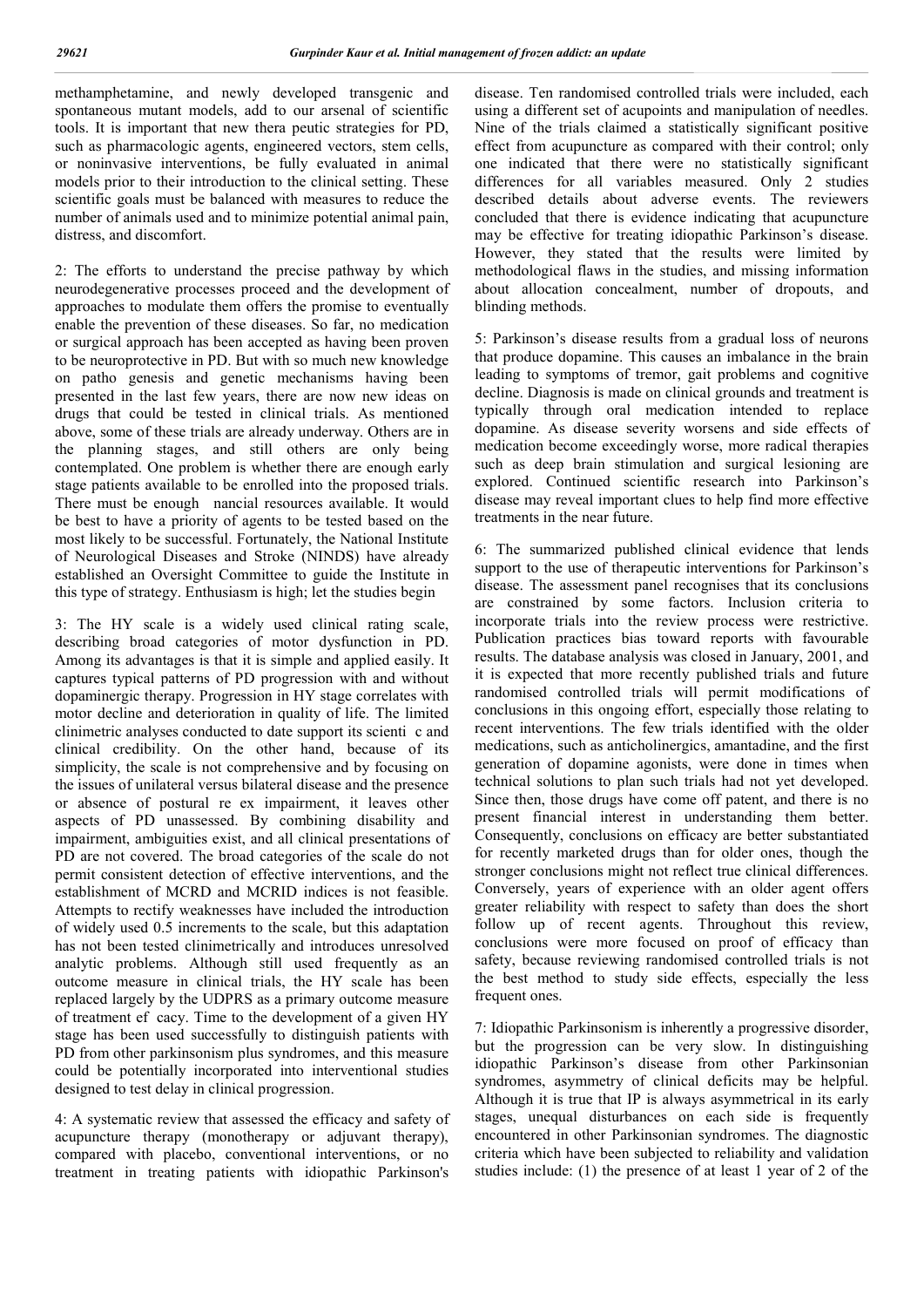following cardinal motor signs: resting/postural tremor; bradykinesia and rigidity. (2) Responsiveness to levodopa therapy. Different forms of Parkinson's disease occur in varying percentages in a group of patients, primarily idiopathic, vascular, drug- induced, and hereditary Parkinsonism The first diagnostic criterion does not take into account postural instability, which occurs in many of the Parkinson plus syndrome and advanced PD. The second criterion is not sufficient by itself to diagnose PD. Other Parkinsonian states have a mild to moderate response to levododopa therapy, although the effect is often transient.

8: Four years from baseline, 7% of the individuals with idiopathic olfactory loss had newly developed clinical IPD symptoms, and altogether, 13% of the patients presented with IPD relevant abnormalities of the motor system. As compared to an IPD prevalence of 1.6 % in the general European population,19 and of 1.8 to 2.6% in the elderly, 20 our results support previous data8 indicating that olfactory loss is indeed of prognostic value with respect to IPD symptoms. Agreement with pathological UPDRS scores was observed in two of seven abnormal SPECT results, and in three of 11 abnormal TCS ndings, whereas the numbers of "false negatives" normal results as opposed to pathological UPDRS scores were two among SPECT, and one among TCS data. The incomplete matrix of procedures performed in this study has to be taken into account, limiting the range of conclusions. However, our data obtained so far suggest that a combination of olfactory testing and an additional TCS or SPECT examination may constitute a promising screening tool. Another aspect of SPECT scans with regard to presymptomatic IPD concerns the time course of decline of activation indicated by dopaminergic markers. This has been estimated to approximate an annual rate of 7 to 9%. Thus, it relates to the thresholds at which de cits become detectable by SPECT and motor symptoms become clinically signi cant. Possibly, olfactory dysfunction antedates the reaching of both, as Braak *et al*. observed the neuropathological alterations associated with IPD to occur earliest in the anterior olfactory nucleus (and dorsal motor nuclei of cranial nerves IX and X). Why was olfactory loss not identi ed in the careful study by Marras *et al*. as an early marker of IPD? As mentioned in the Introduction, they observed that none of their patients developing IPD over a 7 year period had initially exhibited olfactory loss. However, as pointed out by the authors themselves, the reason for this negative nding might lie in the very long observation period of 7 years, which may have been too early for their subjects to have yet developed signs of smell dysfunction. In conclusion, the present results indicate that unexplained olfactory loss may be associated with an increased risk of developing IPD relevant motor symptoms. Although further work, preferably with larger samples and more sophisticated study designs will be needed to assess in detail feasible and effective ways of IPD screening, olfactory loss should be considered a promising contribution to the diagnosis of early IPD.

Although genes that are linked to monogenic forms of Parkin's disease aand other closely related neurodegenerative diseases are,at first glance, not related to a cooman cause, recent genetic, pathologic and molecular studies have strengthened the evidence that there is probably more "cross talk" between the different pathway, on several levels, then previously appreciated. These finding support the existance of common pathogenic mechanisms, protein aggregiation, mitochondrial dysfunction or oxidative stress, which had been suspectd as major culprits of neurodegeneration for many years. This review tries to demonstrates that during routine office visits, neurologist failed to identify the presence of depression, anxiety, and fatigue more than half of the time failed to recognize sleep disturbance in 40% of patients. Awareness of likelihood under recognition of behavioral symptoms in PD should generate approaches to diagnostic accuracy and facilitate timely therapeutic interventions.

#### **Concludatory Comments**

The efforts to understand the precise pathway by which neurodegenerative processes proceed and the development of approaches to modulate them offers the promise to eventually enable the prevention of these diseases. So far, no medication or surgical approach has been accepted as having been proven to be neuroprotective in PD. But with so much new knowledge on patho- genesis and genetic mechanisms having been presented in the last few years, there are now new ideas on drugs that could be tested in clinical trials. As mentioned above, some of these trials are already underway. Others are in the planning stages, and still others are only being contemplated. It would be best to have a priority of agents to be tested based on the most likely to be successful. Fortunately, the National Institute of Neurological Diseases and Stroke (NINDS) has already established an Oversight Committee to guide the Institute in this type of strategy.

#### **Acknowledgement**

The authors are extremely thankful to all the Faculty members/staffs of Dept. of Pharmacy, Rayat-Bahra Institute of Pharmacy, Hoshiarpur, Punjab & USPS, Rayat-Bahra University, Mohali, Punjab for their much needed help and for developing this work. The guidance and support received from all the members who contributed to this work, was vital for the success of the review. The authors are grateful for their constant support and help.

# **REFERENCES**

- Abeliovich, A., Y. Schmitz, I. Farinas, D. Choi-Lundberg, W. H. Ho, P. E. Castillo, N. Shinsky, J. M. Verdugo, M. Armanini, A. Ryan, M. Hynes, H. Phillips, D. Sulzer, and A. Rosenthal, Emissions of PCDD / Fs and PCBs During the Cold-start of A Municipal Solid Waste Incinerator, 2000, pg no.649-652.
- Anne-Maria Kuopio *et al.* 2001. The quality of life in Parkinson's disease; of Movement disorder; 31 Jan, page no. 216-223.
- Boka *et al*. G. 1994. Immunocytochemical analysis of tumor necrosis factor and its receptors in Parkinson's disease; of Neuroscience letters; 19 May, page no.151-154.
- Chong. S *et al.* 2001. In vivo positron emission tomographic evidence for compensatory changes in presynaptic dopaminergic nerve terminals in Parkinson's disease; of Annals of Neurology; 26 Apr, page no.493-503.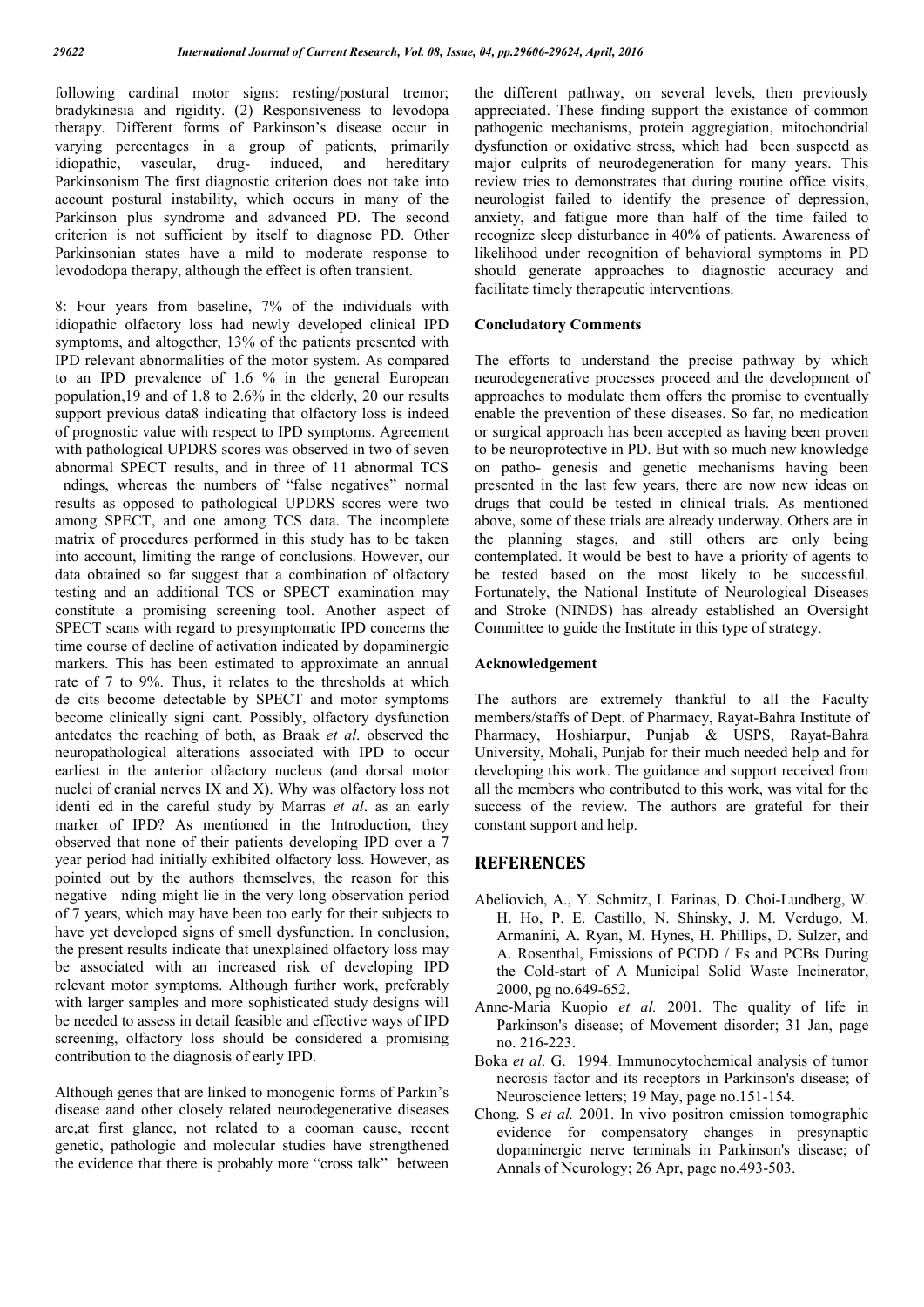- Cindy. B. Levine *et al.* 2003. Diagnosis and Treatment of Parkinson's Disease: A Systematic Review of the Literature of Evidence Report / Techonology Assessment June, Page no.57.
- Copper J.M. *et al.* 2006. Mitochondrial Complex I Deficiency in Parkinson's Disease; *Journal of Neurochemistry*, 5 Oct, 823-827.
- De Lau L and Breteler M 2006. 'Epidemiology of Parkinson's disease' *Lancet Neurology*, 5:525–35.
- Dexter D.T. *et al.* 2006. Basal Lipid Peroxidation in Substantia Nigra Is Increased in Parkinson's Disease; of Journal of Neurochemistry; 5 Oct, Pae no. 381-389.
- Dorsey E.R., R. Constantinescu *et al.* 2007. Projected number of people with Parkinson disease in the most populous nations, 2005 through 2030; Of Neurology; Jan 30, 384- 386
- Dr C.W Olanow *et al.* 2004. An introduction to the free radical hypothesis in Parkinson's disease; of Annals of Neurology; Oct, page no.S2-S9.
- Dr. D. J .Brooks *et al.* Differing patterns of striatal F-dopa uptake in Parkinson's disease, multiple system atrophy, and progressive supranuclear palsy; of *Annals of Neurology*, 8 Oct 2004 page no.547-555.
- Dr. Franois Boller *et al.* 2004. Parkinson disease, dementia, and alzheimer disease: Clinicopatho-logical correlations; of *Annals of Neuorology*, 7 Oct, page no.329-335.
- Dr. M.H. Thaut *et al.* 2004. Rhythmic auditory stimulation in gait training for Parkinson's disease patients; of Movement disorder; 4 Nov, page no.193-200.
- Dr. R.M Zweig *et al.* 2004. The pedunculopontine nucleus in Parkinson's disease; of *Annals of Neurology*, Oct, page no.41-46.
- Edwards L.L. *et al.* 2004. Gastrointestinal symptoms in Parkinson's disease; of Movement disorder; 12 Oct, page no.151-156.
- Elise Tandberg MD and Kaeren karlsen MD *et al.* 2004. *A community-based study of sleep disorders in patients with Parkinson's disease; of Movement disorder society*; 4 Nov., Page no. 895-899.
- Foundations for Osteopathic Medicine: 560: American Osteopathic Association: Williams and Wilkins 1995, pg no.490-495.
- Fritz, R. R., C. W. Abell, N. T. Patel, W. Gessner and A. Brossi*.* 1985. Metabolism of neurotoxin in MPTP by human liver monoamine oxidase *B. FEBS Lett.* 186:224- 228.
- Grubbs N. 1993. Frozen shoulder syndrome a review of literature. JOSPT Volume 18, Number 3, Sept, Baslund, pg no.323-331.
- Haken Widner *et al.* 2001. Core assessment program for surgical interventional therapies in Parkinson's disease (CAPSIT-PD); of Movement disorder; 24 Jan, page no.572-584.
- Hallett M. *et al* 2004. Procedural learning in Parkinson's disease and cerebellar degeneration; of Annals of Neurology; 8 Oct, 594-602.
- Hartley A. *et al.* 2002. Complex I Inhibitors Induce Dose-Dependent Apoptosis in PC12 Cells: Relevance to Parkinson's Disease; *Journal of Neurochemistry*, 23 Nov page no.1987-90.
- Jaswinder Sian and David. T. *et al.* 1994. Alterations in glutathione levels in Parkinson's disease and other neurodegenerative disorders affecting basal ganglia; of Annals of Neurology; Sep, Page no. 348-355.
- Jeffrey, H. *et al.* 2001. Clinicopathological findings following intraventricular glial derived Neuro- trophic factor treatment in a patient with Parkinson's disease; of Annals of Neurology; 22 May, page no.419-424.
- Jeffrey, L. *et al.* 1999. Depression in patients with Parkinson's disease; of *International Journal of Geriatric Psychiatry*, 8 Sep, page no.711-718.
- Jennifer S.A.M. Reijnders *et al.* 2007. A Systematic Review of Prevalence Studies of Depression in Parkinson's Disease Of Research Gate Nov 6, Page no.183-189.
- Jillinger K., E. Sofic *et al*. 2003. Reduced and oxidized glutathione in the substantia nigra of patients with Parkinson's disease; of Elsevier; 19 March, page no.128- 130.
- Langston, J. W. 2002. "Chapter 30 the Impact of MPTP on Parkinson's disease Research: Past, Present, and Future". In Factor, S. A.; Weiner, W.J, pg no.217-220.
- Langston, J. W. 2002. "Chapter 30 the Impact of MPTP on Parkinson's disease Research: Past, Present, and Future". In Factor, S. A.; Weiner, W. J, pg no.989-990.
- Langston, J. W. 2002. "Chapter 30 the Impact of MPTP on Parkinson's disease Research: Past, Present, and Future". In Factor, S. A.; Weiner, W. J, page no. 989-990
- Lozano A.M. *et al.* 1995. Effect of GPi pallidotomy on motor function in Parkinson's disease of The Lancet; 25 Nov page no.1383-1387.
- Ludolpha C., J. Kassubeka**,** *et al.* 2008. Tauopathies with parkinsonism: clinical spectrum, neuropathologic basis, biological markers, and treatment options; *of European Journal of Neurology*, Nov 28, Page no.297-309.
- Michael W. Jakowec, and Giselle M. Petzinger *et al.* 2004. 1-Methyl-4-Phenyl-1,2,3,6- Tetrahydropyridine- Lesioned Model of Parkinson's Disease, with Emphasis on Mice and Nonhuman Primates*;* Of Research gate Oct, Page no.497- 513.
- Micheli F. and Cersosimo MG. 2007. Drug induced parkinsonism. *Handb Clin Neurol*., pg no.212-15
- Mitsuru Shiba *et al.* 2001. Anxiety disorders and depressive disorders preceding Parkinson's disease: A case-control study; of Movement disorder; 31 Jan, Page no, 669-677.
- Miyasaki J Metal. 2006. Practice parameter: evaluation and treatment of depression, psychosis, and dementia in Parkinson disease (an evidence-based review). Report of the Quality Standards Sub- committee of the American Academy of Neurology. *Neurology*, 66:996
- Molly Foote,Yi Zhou *et al.* 2012. 14-3- Proteins In Neurological Disorders; Of Florida State University *College of Medicine*, July 2012 Page no.152-164.
- Morley JF and Hurtig HI. 2010. Current understanding and manage- ment of Parkinson disease: ve new things. *Neurology*, 75(18Suppl1):S9.
- Morley JF. and Hurtig HI. 2010. Current understanding and manage- ment of Parkinson disease: ve new things. *Neurology*, 75(18Suppl1), pg no.221-225.